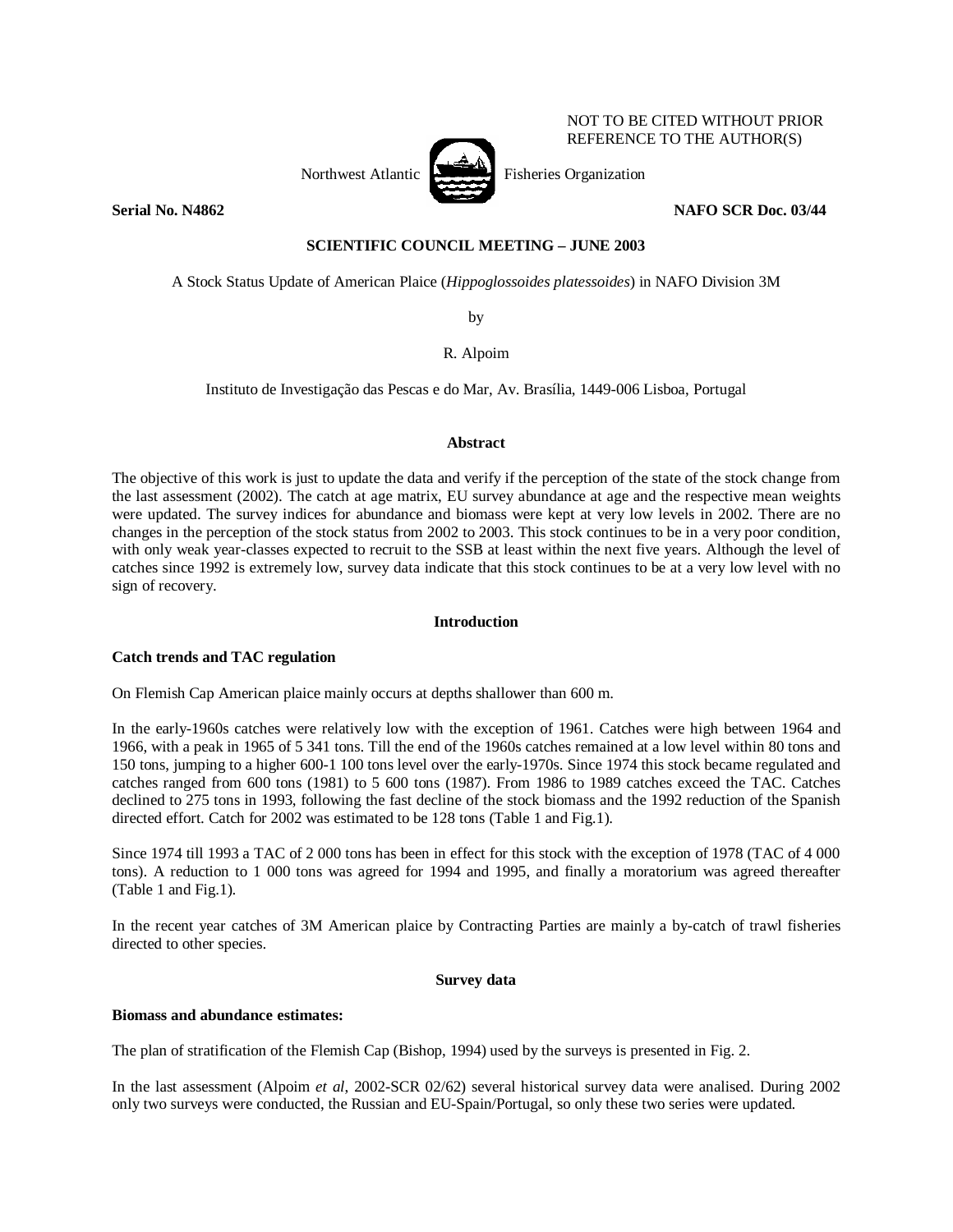### **1 - Russian Survey 2001 - 2002 (Vaskov and Igashov, 2002 - SCR Doc 03/9).**

In 2001-2002, the Russian survey covered a larger depth range (127-1280 m) than in previous years, corresponding to an area of 15.8 thousands square miles. The abundance and biomass estimates for these two years are presented in Table 2. In 2001, 42% of the biomass was in strata deeper than 731 m, but in 2002 this proportion returned to 1%, in accordance to what is the usual distribution of this stock.

The total mean weigth (or number) per tow is the mean of the mean weigth (or number) per tow in each strata weighted by the respective strata area (Fig. 3)

## **2 - EU-Spain/Portugal Survey (1988-2002) (Saborido and Vazquez 2003 - SCR Doc 03/42) (Vazquez,** *pers. comm.* **2003)**

EU- Spain/Portugal conducted a random bottom trawl survey up to a depth of 730 metres (400 fathoms) on Flemish Cap since 1988. All surveys had a stratified design following NAFO specifications. The surveys were conducted in June-July of each year. Towing speed was around 3.5 knots. Trawling effective time is 30 min. The fishing gear used was a Lofoten gear with effective 30mm mesh size in the codend.

Estimates for biomass and abundance are presented in Table 3.

### **Length composition of the stock**.

Length frequency of the stock was updated for the EU survey (Vazquez, *pers. comm.* 2003) (Table 4).

#### **Length weight relationships**

Length weight relationships for the 3M American plaice (1988-2002) were calculated with EU survey length/weight data from both sexes (Vazquez, *pers. comm*. 2003) and were used in this update on an annual basis (Table 5).

### **Stock abundance and stock mean weights at age**

The abundance and mean weights at age matrices of the EU survey series used in the last assessment were updated with the 2002 data and are presented in Tables 6 and 7.

#### **Commercial data**

#### **Length composition of the commercial by-catch**

The length compositions presented in the 2002 national reports (Vargas *et al*, 2003; Vaskov and Igashov, 2003; Gonzalez *et al*, 2003) were used to estimate the length compositions for the total catches. From each length distribution available a mean weight in the catch was used to transform the correspondent catch in weight into a catch number. Each mean weight was calculated as:

$$
\overline{W} = \frac{\sum (N_{LC} * \overline{W}_{LC})}{\sum N_{LC}}
$$

where  $N_{LC}$  is the number observed in length class *LC* and  $W_{LC}$  is the mean weight of the length class *LC*. Mean weights at length were given by the length/weight relationships from the EU bottom trawl survey series (Table 5).

Table 8 shows the breakdown of the 2002 total catches and the various mean weights and length compositions used. In Table 9 are presented the length composition of the commercial catch as a whole for the period 1988-2002.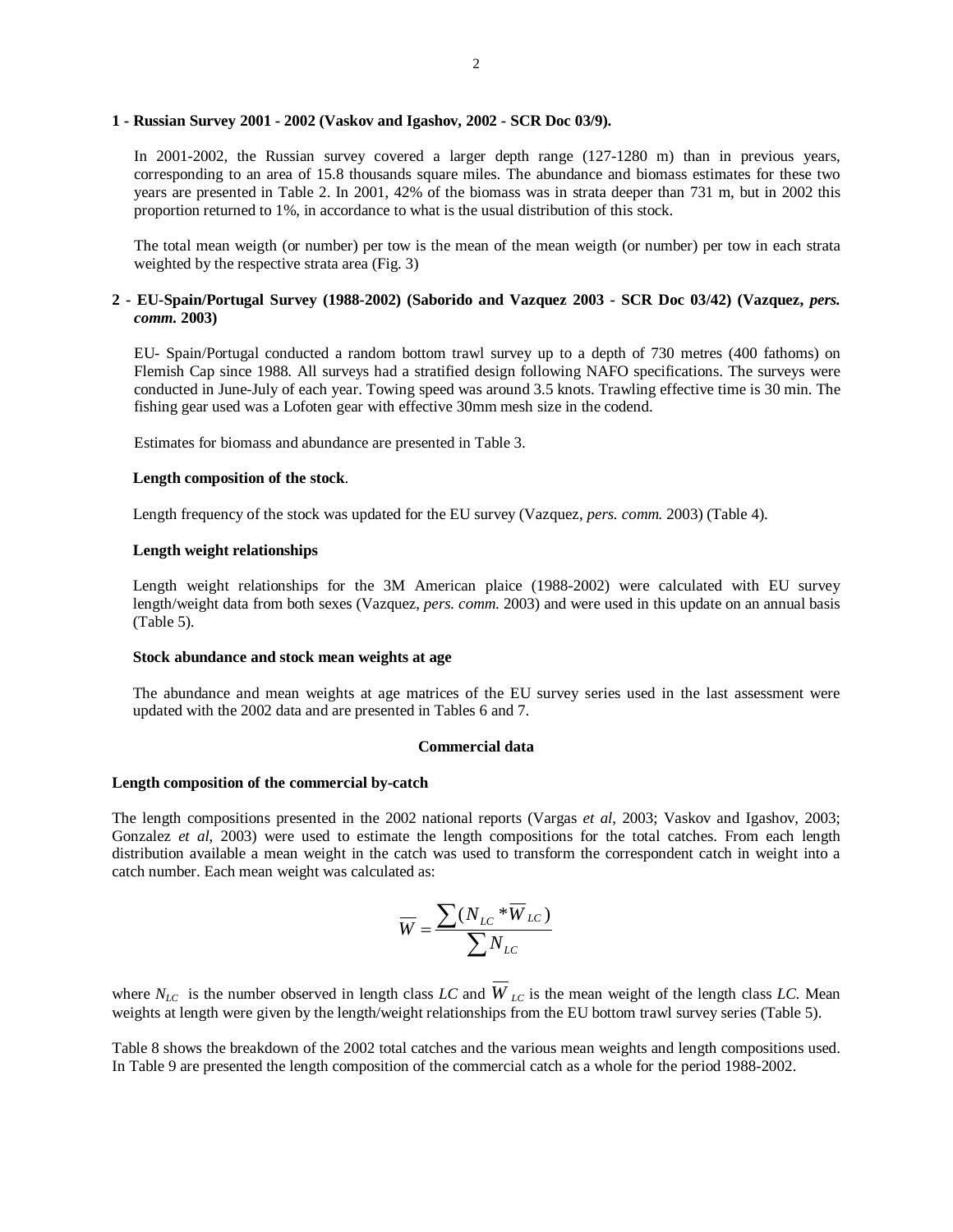#### **Catch and catch mean weights at age**

In 2002 the age length key from the EU surveys was used to derive the age composition of the catch. The catch and catch mean weights at age matrices used in the last assessment were update with the 2002 data and are presented in Tables 10 and 11.

#### **Conclusions**

The results of the last assessment (Alpoim *et al*, 2002) indicate that the stock has been in a continuous decline while catches have drop to low levels. Despite interannual variability, a general decrease can be observed in the biomass and abundance estimated by the several surveys, all of them ending by 2000-2001 on the lowest level of each series. The same trends are given by the XSA and ICA results (Alpoim *et al*, *op. cit.*), both declining to very low biomass and SSB levels on the terminal year. Indices from the EU survey, XSA and ICA indicates no sign of recruitment since 1991 with only weak year-classes expected to be recruited to the SSB within at least five years. F estimates from the XSA (age 6-10) have been relatively constant in recent years at levels close to the natural mortality (0.2). EU survey F index (age 8-11) is stable at around 0.1 since 1993.

Despite the biomass and abundance of the Russian survey double from 2001 to 2002, the 2002 value is of the same magnitude of the EU survey, also at a very low level. From the EU survey it can be concluded that again no sign of recruitment was detected in 2002.

The level of catches in 2002 was kept at the level of the previous years.

## **Stock status**

There are no changes in perception of the stock status from 2002 to 2003. This stock continues to be in a very poor condition, with only weak year-classes expected to recruit to the SSB on the next five years. Although the level of catches since 1992 is low, all the analysis indicates that this stock is kept at a very low level with no sign of recovery.

#### **Acknowledgements**

This study was supported by the European Commission (DG XIV, Program for the collection of data in fisheries sector), IPIMAR. CSIC, IEO and AZTI

## **References**

- Alpoim R., C. Darby and A. Ávila de Melo 2002. An assessment of American plaice (*Hippoglossoides platessoides*) in NAFO Division 3M. NAFO SCR Doc. 02/62. N4674. 37p.
- Bishop C. A.. 1994. Revisions and additions to stratification schemes used during research vessel surveys in NAFO Subareas 2 and 3. NAFO SCR Doc 94/43. N2413, 23p.
- Gonzalez F., J. L. del Río, A. Vazquez, H. Murua and E. Román 2003. Spanish research report for 2002. NAFO SCS Doc. 03/11. N4837. 26p.
- Rikhter, V.A. and I.K. Sigaev 2003. Russian research report for 2002. NAFO SCS Doc. 03/06. . Ser. No. N4807, 32 p.
- Saborido, F and A. Vazquez 2003. Results from bottom trawl survey of Flemish Cap in July 2002. NAFO SCR Doc.03/42. N4860. 41p.
- Vaskov, A. A. and T. M. Igashov 2002. Results from the Russian trawl survey on the Flemish Cap Bank (Division 3M) in 2002. NAFO SCR Doc. 03/9. N4815. 31p.
- Vargas J., R. Alpoim, E. Santos and A. M. Ávila de Melo 2003. Portuguese research report for 2002. NAFO SCS Doc. 03/7. N4815. 54p.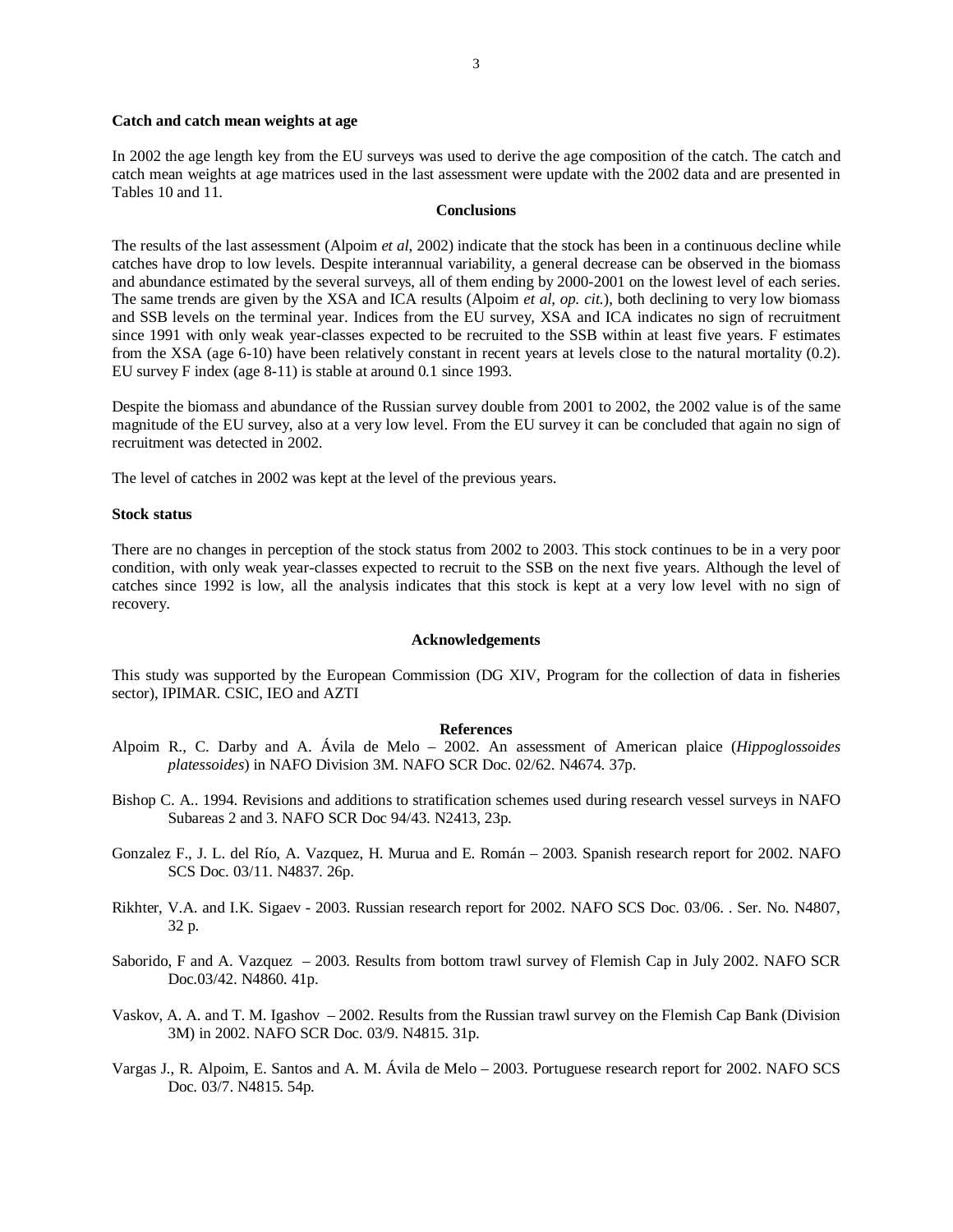| Flatfishes (NS)<br><b>GRAND</b><br><b>STACFIS</b><br>Country<br>Yellowtail f.<br>Year<br>USSR/SUN<br>E/ESP<br>E/GBR<br>E/PRT<br>E/DEU<br>Canada<br>Poland<br><b>TOTAL</b><br>Other<br>Total<br>Total<br>Total<br>Japan<br>estimates<br>1960<br>316<br>$\mathbf 0$<br>316<br>0<br>$\blacksquare$<br>$\overline{a}$<br>$\blacksquare$<br>$\overline{\phantom{a}}$<br>$\overline{\phantom{a}}$<br>$\overline{\phantom{a}}$<br>$\blacksquare$<br>$\overline{\phantom{a}}$<br>1961<br>$\mathbf 0$<br>2282<br>$\mathbf 0$<br>2282<br>$\blacksquare$<br>$\overline{\phantom{a}}$<br>$\overline{\phantom{a}}$<br>$\overline{a}$<br>$\overline{a}$<br>707<br>721<br>1962<br>14<br>14<br>$\mathbf 0$<br>$\blacksquare$<br>÷,<br>÷,<br>179<br>179<br>1963<br>51<br>108<br>20<br>0<br>$\mathbf 0$<br>$\blacksquare$<br>$\overline{\phantom{a}}$<br>$\overline{a}$<br>$\overline{\phantom{a}}$<br>8<br>37<br>1964<br>1831<br>1876<br>0<br>0<br>1876<br>$\blacksquare$<br>$\blacksquare$<br>$\overline{a}$<br>4964<br>$\overline{2}$<br>5284<br>57<br>$\mathbf 0$<br>5341<br>1965<br>216<br>83<br>19<br>$\overline{a}$<br>$\overline{a}$<br>1966<br>4003<br>17<br>53<br>4073<br>0<br>0<br>4073<br>$\overline{\phantom{a}}$<br>$\overline{\phantom{a}}$<br>$\overline{\phantom{a}}$<br>$\overline{a}$<br>1967<br>57<br>63<br>33<br>154<br>$\mathbf 0$<br>$\mathbf 0$<br>154<br>1<br>$\blacksquare$<br>$\overline{a}$<br>$\overline{a}$<br>225<br>231<br>1968<br>100<br>121<br>6<br>$\mathbf 0$<br>$\overline{4}$<br>$\blacksquare$<br>$\overline{a}$<br>$\overline{\phantom{a}}$<br>$\overline{\phantom{a}}$<br>125<br>0<br>$\mathbf 0$<br>125<br>1969<br>12<br>113<br>$\blacksquare$<br>$\overline{a}$<br>$\overline{\phantom{a}}$<br>62<br>1970<br>62<br>17<br>$\Omega$<br>79<br>$\overline{\phantom{a}}$<br>$\overline{\phantom{a}}$<br>$\sim$<br>$\blacksquare$<br>$\overline{\phantom{a}}$<br>1079<br>1079<br>0<br>$\mathbf 0$<br>1079<br>1971<br>$\sim$<br>$\overline{a}$<br>$\overline{\phantom{a}}$<br>1972<br>665<br>8<br>17<br>861<br>0<br>$\mathbf 0$<br>861<br>65<br>106<br>$\overline{\phantom{a}}$<br>$\overline{\phantom{a}}$<br>1973<br>39<br>504<br>3<br>127<br>68<br>312<br>85<br>634<br>$\blacksquare$<br>$\overline{\phantom{a}}$<br>$\overline{\phantom{a}}$<br>1928<br>3<br>12<br>1974<br>211<br>1110<br>607<br>1943<br>$\blacksquare$<br>$\blacksquare$<br>$\blacksquare$<br>$\blacksquare$<br>$\overline{\phantom{a}}$<br>8<br>80<br>522<br>1708<br>5<br>31<br>2000<br>1975<br>140<br>958<br>1744<br>$\blacksquare$<br>$\blacksquare$<br>$\blacksquare$<br>1976<br>809<br>28<br>149<br>1192<br>0<br>137<br>1329<br>191<br>15<br>$\overline{\phantom{a}}$<br>$\overline{a}$<br>$\overline{\phantom{a}}$<br>$\overline{\phantom{a}}$<br>1618<br>1977<br>30<br>987<br>$\overline{7}$<br>18<br>457<br>$\overline{1}$<br>118<br>0<br>10<br>1628<br>2000<br>$\overline{\phantom{a}}$<br>$\blacksquare$<br>1978<br>$\overline{7}$<br>49<br>581<br>21<br>36<br>$\overline{2}$<br>486<br>100<br>51<br>1333<br>3<br>$\mathbf 0$<br>1336<br>2<br>796<br>1979<br>10<br>63<br>457<br>16<br>248<br>0<br>800<br>2000<br>$\overline{4}$<br>$\blacksquare$<br>$\blacksquare$<br>909<br>5<br>3<br>232<br>1185<br>2000<br>1980<br>$\mathbf{1}$<br>34<br>64<br>$\mathbf 0$<br>1249<br>1<br>$\blacksquare$<br>47<br>632<br>$\mathbf 0$<br>$\mathbf 0$<br>632<br>1981<br>309<br>276<br>2000<br>$\overline{\phantom{a}}$<br>$\overline{\phantom{a}}$<br>$\overline{\phantom{a}}$<br>$\overline{\phantom{a}}$<br>1072<br>1982<br>53<br>1002<br>17<br>3<br>$\mathbf 0$<br>1075<br>2000<br>$\overline{\phantom{a}}$<br>$\overline{\phantom{a}}$<br>$\overline{\phantom{a}}$<br>$\overline{a}$<br>$\overline{\phantom{a}}$<br>$\blacksquare$<br>$\overline{\phantom{a}}$ |      | Nominal catches (2) |   |      |  |     |  |     |  |  |      |   |             |      |  |            |
|--------------------------------------------------------------------------------------------------------------------------------------------------------------------------------------------------------------------------------------------------------------------------------------------------------------------------------------------------------------------------------------------------------------------------------------------------------------------------------------------------------------------------------------------------------------------------------------------------------------------------------------------------------------------------------------------------------------------------------------------------------------------------------------------------------------------------------------------------------------------------------------------------------------------------------------------------------------------------------------------------------------------------------------------------------------------------------------------------------------------------------------------------------------------------------------------------------------------------------------------------------------------------------------------------------------------------------------------------------------------------------------------------------------------------------------------------------------------------------------------------------------------------------------------------------------------------------------------------------------------------------------------------------------------------------------------------------------------------------------------------------------------------------------------------------------------------------------------------------------------------------------------------------------------------------------------------------------------------------------------------------------------------------------------------------------------------------------------------------------------------------------------------------------------------------------------------------------------------------------------------------------------------------------------------------------------------------------------------------------------------------------------------------------------------------------------------------------------------------------------------------------------------------------------------------------------------------------------------------------------------------------------------------------------------------------------------------------------------------------------------------------------------------------------------------------------------------------------------------------------------------------------------------------------------------------------------------------------------------------------------------------------------------------------------------------------------------------------------------------------------------------------------------------------------------------------------------------------------------------------------------------------------------------------------------------------------------------------------------------------------------------------------------------------------------------------------------------------------------------------------------------------------------------------------------------------------------------------------------------------------------------------------------------------------------------------------------------------------------------------------------|------|---------------------|---|------|--|-----|--|-----|--|--|------|---|-------------|------|--|------------|
|                                                                                                                                                                                                                                                                                                                                                                                                                                                                                                                                                                                                                                                                                                                                                                                                                                                                                                                                                                                                                                                                                                                                                                                                                                                                                                                                                                                                                                                                                                                                                                                                                                                                                                                                                                                                                                                                                                                                                                                                                                                                                                                                                                                                                                                                                                                                                                                                                                                                                                                                                                                                                                                                                                                                                                                                                                                                                                                                                                                                                                                                                                                                                                                                                                                                                                                                                                                                                                                                                                                                                                                                                                                                                                                                                        |      |                     |   |      |  |     |  |     |  |  |      |   |             |      |  | <b>TAC</b> |
|                                                                                                                                                                                                                                                                                                                                                                                                                                                                                                                                                                                                                                                                                                                                                                                                                                                                                                                                                                                                                                                                                                                                                                                                                                                                                                                                                                                                                                                                                                                                                                                                                                                                                                                                                                                                                                                                                                                                                                                                                                                                                                                                                                                                                                                                                                                                                                                                                                                                                                                                                                                                                                                                                                                                                                                                                                                                                                                                                                                                                                                                                                                                                                                                                                                                                                                                                                                                                                                                                                                                                                                                                                                                                                                                                        |      |                     |   |      |  |     |  |     |  |  |      |   |             |      |  |            |
|                                                                                                                                                                                                                                                                                                                                                                                                                                                                                                                                                                                                                                                                                                                                                                                                                                                                                                                                                                                                                                                                                                                                                                                                                                                                                                                                                                                                                                                                                                                                                                                                                                                                                                                                                                                                                                                                                                                                                                                                                                                                                                                                                                                                                                                                                                                                                                                                                                                                                                                                                                                                                                                                                                                                                                                                                                                                                                                                                                                                                                                                                                                                                                                                                                                                                                                                                                                                                                                                                                                                                                                                                                                                                                                                                        |      |                     |   |      |  |     |  |     |  |  |      |   |             |      |  |            |
|                                                                                                                                                                                                                                                                                                                                                                                                                                                                                                                                                                                                                                                                                                                                                                                                                                                                                                                                                                                                                                                                                                                                                                                                                                                                                                                                                                                                                                                                                                                                                                                                                                                                                                                                                                                                                                                                                                                                                                                                                                                                                                                                                                                                                                                                                                                                                                                                                                                                                                                                                                                                                                                                                                                                                                                                                                                                                                                                                                                                                                                                                                                                                                                                                                                                                                                                                                                                                                                                                                                                                                                                                                                                                                                                                        |      |                     |   |      |  |     |  |     |  |  |      |   |             |      |  |            |
|                                                                                                                                                                                                                                                                                                                                                                                                                                                                                                                                                                                                                                                                                                                                                                                                                                                                                                                                                                                                                                                                                                                                                                                                                                                                                                                                                                                                                                                                                                                                                                                                                                                                                                                                                                                                                                                                                                                                                                                                                                                                                                                                                                                                                                                                                                                                                                                                                                                                                                                                                                                                                                                                                                                                                                                                                                                                                                                                                                                                                                                                                                                                                                                                                                                                                                                                                                                                                                                                                                                                                                                                                                                                                                                                                        |      |                     |   |      |  |     |  |     |  |  |      |   |             |      |  |            |
|                                                                                                                                                                                                                                                                                                                                                                                                                                                                                                                                                                                                                                                                                                                                                                                                                                                                                                                                                                                                                                                                                                                                                                                                                                                                                                                                                                                                                                                                                                                                                                                                                                                                                                                                                                                                                                                                                                                                                                                                                                                                                                                                                                                                                                                                                                                                                                                                                                                                                                                                                                                                                                                                                                                                                                                                                                                                                                                                                                                                                                                                                                                                                                                                                                                                                                                                                                                                                                                                                                                                                                                                                                                                                                                                                        |      |                     |   |      |  |     |  |     |  |  |      |   |             |      |  |            |
|                                                                                                                                                                                                                                                                                                                                                                                                                                                                                                                                                                                                                                                                                                                                                                                                                                                                                                                                                                                                                                                                                                                                                                                                                                                                                                                                                                                                                                                                                                                                                                                                                                                                                                                                                                                                                                                                                                                                                                                                                                                                                                                                                                                                                                                                                                                                                                                                                                                                                                                                                                                                                                                                                                                                                                                                                                                                                                                                                                                                                                                                                                                                                                                                                                                                                                                                                                                                                                                                                                                                                                                                                                                                                                                                                        |      |                     |   |      |  |     |  |     |  |  |      |   |             |      |  |            |
|                                                                                                                                                                                                                                                                                                                                                                                                                                                                                                                                                                                                                                                                                                                                                                                                                                                                                                                                                                                                                                                                                                                                                                                                                                                                                                                                                                                                                                                                                                                                                                                                                                                                                                                                                                                                                                                                                                                                                                                                                                                                                                                                                                                                                                                                                                                                                                                                                                                                                                                                                                                                                                                                                                                                                                                                                                                                                                                                                                                                                                                                                                                                                                                                                                                                                                                                                                                                                                                                                                                                                                                                                                                                                                                                                        |      |                     |   |      |  |     |  |     |  |  |      |   |             |      |  |            |
|                                                                                                                                                                                                                                                                                                                                                                                                                                                                                                                                                                                                                                                                                                                                                                                                                                                                                                                                                                                                                                                                                                                                                                                                                                                                                                                                                                                                                                                                                                                                                                                                                                                                                                                                                                                                                                                                                                                                                                                                                                                                                                                                                                                                                                                                                                                                                                                                                                                                                                                                                                                                                                                                                                                                                                                                                                                                                                                                                                                                                                                                                                                                                                                                                                                                                                                                                                                                                                                                                                                                                                                                                                                                                                                                                        |      |                     |   |      |  |     |  |     |  |  |      |   |             |      |  |            |
|                                                                                                                                                                                                                                                                                                                                                                                                                                                                                                                                                                                                                                                                                                                                                                                                                                                                                                                                                                                                                                                                                                                                                                                                                                                                                                                                                                                                                                                                                                                                                                                                                                                                                                                                                                                                                                                                                                                                                                                                                                                                                                                                                                                                                                                                                                                                                                                                                                                                                                                                                                                                                                                                                                                                                                                                                                                                                                                                                                                                                                                                                                                                                                                                                                                                                                                                                                                                                                                                                                                                                                                                                                                                                                                                                        |      |                     |   |      |  |     |  |     |  |  |      |   |             |      |  |            |
|                                                                                                                                                                                                                                                                                                                                                                                                                                                                                                                                                                                                                                                                                                                                                                                                                                                                                                                                                                                                                                                                                                                                                                                                                                                                                                                                                                                                                                                                                                                                                                                                                                                                                                                                                                                                                                                                                                                                                                                                                                                                                                                                                                                                                                                                                                                                                                                                                                                                                                                                                                                                                                                                                                                                                                                                                                                                                                                                                                                                                                                                                                                                                                                                                                                                                                                                                                                                                                                                                                                                                                                                                                                                                                                                                        |      |                     |   |      |  |     |  |     |  |  |      |   |             |      |  |            |
|                                                                                                                                                                                                                                                                                                                                                                                                                                                                                                                                                                                                                                                                                                                                                                                                                                                                                                                                                                                                                                                                                                                                                                                                                                                                                                                                                                                                                                                                                                                                                                                                                                                                                                                                                                                                                                                                                                                                                                                                                                                                                                                                                                                                                                                                                                                                                                                                                                                                                                                                                                                                                                                                                                                                                                                                                                                                                                                                                                                                                                                                                                                                                                                                                                                                                                                                                                                                                                                                                                                                                                                                                                                                                                                                                        |      |                     |   |      |  |     |  |     |  |  |      |   |             |      |  |            |
|                                                                                                                                                                                                                                                                                                                                                                                                                                                                                                                                                                                                                                                                                                                                                                                                                                                                                                                                                                                                                                                                                                                                                                                                                                                                                                                                                                                                                                                                                                                                                                                                                                                                                                                                                                                                                                                                                                                                                                                                                                                                                                                                                                                                                                                                                                                                                                                                                                                                                                                                                                                                                                                                                                                                                                                                                                                                                                                                                                                                                                                                                                                                                                                                                                                                                                                                                                                                                                                                                                                                                                                                                                                                                                                                                        |      |                     |   |      |  |     |  |     |  |  |      |   |             |      |  |            |
|                                                                                                                                                                                                                                                                                                                                                                                                                                                                                                                                                                                                                                                                                                                                                                                                                                                                                                                                                                                                                                                                                                                                                                                                                                                                                                                                                                                                                                                                                                                                                                                                                                                                                                                                                                                                                                                                                                                                                                                                                                                                                                                                                                                                                                                                                                                                                                                                                                                                                                                                                                                                                                                                                                                                                                                                                                                                                                                                                                                                                                                                                                                                                                                                                                                                                                                                                                                                                                                                                                                                                                                                                                                                                                                                                        |      |                     |   |      |  |     |  |     |  |  |      |   |             |      |  |            |
|                                                                                                                                                                                                                                                                                                                                                                                                                                                                                                                                                                                                                                                                                                                                                                                                                                                                                                                                                                                                                                                                                                                                                                                                                                                                                                                                                                                                                                                                                                                                                                                                                                                                                                                                                                                                                                                                                                                                                                                                                                                                                                                                                                                                                                                                                                                                                                                                                                                                                                                                                                                                                                                                                                                                                                                                                                                                                                                                                                                                                                                                                                                                                                                                                                                                                                                                                                                                                                                                                                                                                                                                                                                                                                                                                        |      |                     |   |      |  |     |  |     |  |  |      |   |             |      |  |            |
|                                                                                                                                                                                                                                                                                                                                                                                                                                                                                                                                                                                                                                                                                                                                                                                                                                                                                                                                                                                                                                                                                                                                                                                                                                                                                                                                                                                                                                                                                                                                                                                                                                                                                                                                                                                                                                                                                                                                                                                                                                                                                                                                                                                                                                                                                                                                                                                                                                                                                                                                                                                                                                                                                                                                                                                                                                                                                                                                                                                                                                                                                                                                                                                                                                                                                                                                                                                                                                                                                                                                                                                                                                                                                                                                                        |      |                     |   |      |  |     |  |     |  |  |      |   |             |      |  |            |
|                                                                                                                                                                                                                                                                                                                                                                                                                                                                                                                                                                                                                                                                                                                                                                                                                                                                                                                                                                                                                                                                                                                                                                                                                                                                                                                                                                                                                                                                                                                                                                                                                                                                                                                                                                                                                                                                                                                                                                                                                                                                                                                                                                                                                                                                                                                                                                                                                                                                                                                                                                                                                                                                                                                                                                                                                                                                                                                                                                                                                                                                                                                                                                                                                                                                                                                                                                                                                                                                                                                                                                                                                                                                                                                                                        |      |                     |   |      |  |     |  |     |  |  |      |   |             |      |  | 2000       |
|                                                                                                                                                                                                                                                                                                                                                                                                                                                                                                                                                                                                                                                                                                                                                                                                                                                                                                                                                                                                                                                                                                                                                                                                                                                                                                                                                                                                                                                                                                                                                                                                                                                                                                                                                                                                                                                                                                                                                                                                                                                                                                                                                                                                                                                                                                                                                                                                                                                                                                                                                                                                                                                                                                                                                                                                                                                                                                                                                                                                                                                                                                                                                                                                                                                                                                                                                                                                                                                                                                                                                                                                                                                                                                                                                        |      |                     |   |      |  |     |  |     |  |  |      |   |             |      |  |            |
|                                                                                                                                                                                                                                                                                                                                                                                                                                                                                                                                                                                                                                                                                                                                                                                                                                                                                                                                                                                                                                                                                                                                                                                                                                                                                                                                                                                                                                                                                                                                                                                                                                                                                                                                                                                                                                                                                                                                                                                                                                                                                                                                                                                                                                                                                                                                                                                                                                                                                                                                                                                                                                                                                                                                                                                                                                                                                                                                                                                                                                                                                                                                                                                                                                                                                                                                                                                                                                                                                                                                                                                                                                                                                                                                                        |      |                     |   |      |  |     |  |     |  |  |      |   |             |      |  | 2000       |
|                                                                                                                                                                                                                                                                                                                                                                                                                                                                                                                                                                                                                                                                                                                                                                                                                                                                                                                                                                                                                                                                                                                                                                                                                                                                                                                                                                                                                                                                                                                                                                                                                                                                                                                                                                                                                                                                                                                                                                                                                                                                                                                                                                                                                                                                                                                                                                                                                                                                                                                                                                                                                                                                                                                                                                                                                                                                                                                                                                                                                                                                                                                                                                                                                                                                                                                                                                                                                                                                                                                                                                                                                                                                                                                                                        |      |                     |   |      |  |     |  |     |  |  |      |   |             |      |  |            |
|                                                                                                                                                                                                                                                                                                                                                                                                                                                                                                                                                                                                                                                                                                                                                                                                                                                                                                                                                                                                                                                                                                                                                                                                                                                                                                                                                                                                                                                                                                                                                                                                                                                                                                                                                                                                                                                                                                                                                                                                                                                                                                                                                                                                                                                                                                                                                                                                                                                                                                                                                                                                                                                                                                                                                                                                                                                                                                                                                                                                                                                                                                                                                                                                                                                                                                                                                                                                                                                                                                                                                                                                                                                                                                                                                        |      |                     |   |      |  |     |  |     |  |  |      |   |             |      |  | 4000       |
|                                                                                                                                                                                                                                                                                                                                                                                                                                                                                                                                                                                                                                                                                                                                                                                                                                                                                                                                                                                                                                                                                                                                                                                                                                                                                                                                                                                                                                                                                                                                                                                                                                                                                                                                                                                                                                                                                                                                                                                                                                                                                                                                                                                                                                                                                                                                                                                                                                                                                                                                                                                                                                                                                                                                                                                                                                                                                                                                                                                                                                                                                                                                                                                                                                                                                                                                                                                                                                                                                                                                                                                                                                                                                                                                                        |      |                     |   |      |  |     |  |     |  |  |      |   |             |      |  |            |
|                                                                                                                                                                                                                                                                                                                                                                                                                                                                                                                                                                                                                                                                                                                                                                                                                                                                                                                                                                                                                                                                                                                                                                                                                                                                                                                                                                                                                                                                                                                                                                                                                                                                                                                                                                                                                                                                                                                                                                                                                                                                                                                                                                                                                                                                                                                                                                                                                                                                                                                                                                                                                                                                                                                                                                                                                                                                                                                                                                                                                                                                                                                                                                                                                                                                                                                                                                                                                                                                                                                                                                                                                                                                                                                                                        |      |                     |   |      |  |     |  |     |  |  |      |   |             |      |  |            |
|                                                                                                                                                                                                                                                                                                                                                                                                                                                                                                                                                                                                                                                                                                                                                                                                                                                                                                                                                                                                                                                                                                                                                                                                                                                                                                                                                                                                                                                                                                                                                                                                                                                                                                                                                                                                                                                                                                                                                                                                                                                                                                                                                                                                                                                                                                                                                                                                                                                                                                                                                                                                                                                                                                                                                                                                                                                                                                                                                                                                                                                                                                                                                                                                                                                                                                                                                                                                                                                                                                                                                                                                                                                                                                                                                        |      |                     |   |      |  |     |  |     |  |  |      |   |             |      |  |            |
|                                                                                                                                                                                                                                                                                                                                                                                                                                                                                                                                                                                                                                                                                                                                                                                                                                                                                                                                                                                                                                                                                                                                                                                                                                                                                                                                                                                                                                                                                                                                                                                                                                                                                                                                                                                                                                                                                                                                                                                                                                                                                                                                                                                                                                                                                                                                                                                                                                                                                                                                                                                                                                                                                                                                                                                                                                                                                                                                                                                                                                                                                                                                                                                                                                                                                                                                                                                                                                                                                                                                                                                                                                                                                                                                                        |      |                     |   |      |  |     |  |     |  |  |      |   |             |      |  |            |
|                                                                                                                                                                                                                                                                                                                                                                                                                                                                                                                                                                                                                                                                                                                                                                                                                                                                                                                                                                                                                                                                                                                                                                                                                                                                                                                                                                                                                                                                                                                                                                                                                                                                                                                                                                                                                                                                                                                                                                                                                                                                                                                                                                                                                                                                                                                                                                                                                                                                                                                                                                                                                                                                                                                                                                                                                                                                                                                                                                                                                                                                                                                                                                                                                                                                                                                                                                                                                                                                                                                                                                                                                                                                                                                                                        | 1983 |                     | 9 | 1238 |  | 434 |  | 208 |  |  | 1889 | 3 | $\mathbf 0$ | 1892 |  | 2000       |
| 711<br>204<br>$\mathbf 0$<br>1984<br>$\mathbf{1}$<br>196<br>190<br>1302<br>1303<br>1<br>$\overline{\phantom{a}}$<br>$\overline{\phantom{a}}$                                                                                                                                                                                                                                                                                                                                                                                                                                                                                                                                                                                                                                                                                                                                                                                                                                                                                                                                                                                                                                                                                                                                                                                                                                                                                                                                                                                                                                                                                                                                                                                                                                                                                                                                                                                                                                                                                                                                                                                                                                                                                                                                                                                                                                                                                                                                                                                                                                                                                                                                                                                                                                                                                                                                                                                                                                                                                                                                                                                                                                                                                                                                                                                                                                                                                                                                                                                                                                                                                                                                                                                                           |      |                     |   |      |  |     |  |     |  |  |      |   |             |      |  | 2000       |
| 971<br>1985<br>$\overline{\mathbf{c}}$<br>163<br>266<br>318<br>1720<br>$\mathbf 0$<br>$\Omega$<br>1720<br>$\overline{\phantom{a}}$<br>$\overline{\phantom{a}}$<br>$\overline{\phantom{a}}$<br>$\overline{\phantom{a}}$                                                                                                                                                                                                                                                                                                                                                                                                                                                                                                                                                                                                                                                                                                                                                                                                                                                                                                                                                                                                                                                                                                                                                                                                                                                                                                                                                                                                                                                                                                                                                                                                                                                                                                                                                                                                                                                                                                                                                                                                                                                                                                                                                                                                                                                                                                                                                                                                                                                                                                                                                                                                                                                                                                                                                                                                                                                                                                                                                                                                                                                                                                                                                                                                                                                                                                                                                                                                                                                                                                                                 |      |                     |   |      |  |     |  |     |  |  |      |   |             |      |  | 2000       |
| 1986<br>3<br>962<br>3754<br>0<br>3<br>3757<br>1048<br>1741<br>$\overline{\phantom{a}}$<br>$\overline{\phantom{a}}$<br>$\overline{\phantom{a}}$                                                                                                                                                                                                                                                                                                                                                                                                                                                                                                                                                                                                                                                                                                                                                                                                                                                                                                                                                                                                                                                                                                                                                                                                                                                                                                                                                                                                                                                                                                                                                                                                                                                                                                                                                                                                                                                                                                                                                                                                                                                                                                                                                                                                                                                                                                                                                                                                                                                                                                                                                                                                                                                                                                                                                                                                                                                                                                                                                                                                                                                                                                                                                                                                                                                                                                                                                                                                                                                                                                                                                                                                         |      |                     |   |      |  |     |  |     |  |  |      |   |             |      |  | 2000       |
| 1987<br>501<br>4137<br>969<br>5607<br>20<br>$\Omega$<br>5627<br>$\blacksquare$<br>$\blacksquare$<br>$\blacksquare$<br>$\overline{\phantom{a}}$<br>$\overline{a}$<br>$\overline{\phantom{a}}$                                                                                                                                                                                                                                                                                                                                                                                                                                                                                                                                                                                                                                                                                                                                                                                                                                                                                                                                                                                                                                                                                                                                                                                                                                                                                                                                                                                                                                                                                                                                                                                                                                                                                                                                                                                                                                                                                                                                                                                                                                                                                                                                                                                                                                                                                                                                                                                                                                                                                                                                                                                                                                                                                                                                                                                                                                                                                                                                                                                                                                                                                                                                                                                                                                                                                                                                                                                                                                                                                                                                                           |      |                     |   |      |  |     |  |     |  |  |      |   |             |      |  | 2000       |
| 78<br>228<br>1608<br>2861<br>127<br>2989<br>1988<br>941<br>6<br>$\mathbf{1}$<br>2800<br>$\overline{\phantom{a}}$<br>$\blacksquare$                                                                                                                                                                                                                                                                                                                                                                                                                                                                                                                                                                                                                                                                                                                                                                                                                                                                                                                                                                                                                                                                                                                                                                                                                                                                                                                                                                                                                                                                                                                                                                                                                                                                                                                                                                                                                                                                                                                                                                                                                                                                                                                                                                                                                                                                                                                                                                                                                                                                                                                                                                                                                                                                                                                                                                                                                                                                                                                                                                                                                                                                                                                                                                                                                                                                                                                                                                                                                                                                                                                                                                                                                     |      |                     |   |      |  |     |  |     |  |  |      |   |             |      |  | 2000       |
| 402<br>88<br>3894<br>72<br>$\mathbf 0$<br>1989<br>2166<br>1238<br>3966<br>3500<br>$\blacksquare$<br>$\overline{\phantom{a}}$<br>$\overline{\phantom{a}}$<br>$\overline{\phantom{a}}$<br>$\overline{a}$                                                                                                                                                                                                                                                                                                                                                                                                                                                                                                                                                                                                                                                                                                                                                                                                                                                                                                                                                                                                                                                                                                                                                                                                                                                                                                                                                                                                                                                                                                                                                                                                                                                                                                                                                                                                                                                                                                                                                                                                                                                                                                                                                                                                                                                                                                                                                                                                                                                                                                                                                                                                                                                                                                                                                                                                                                                                                                                                                                                                                                                                                                                                                                                                                                                                                                                                                                                                                                                                                                                                                 |      |                     |   |      |  |     |  |     |  |  |      |   |             |      |  | 2000       |
| 38<br>1990<br>308<br>102<br>359<br>21<br>790<br>94<br>922<br>790<br>$\overline{a}$<br>$\overline{\phantom{a}}$<br>$\overline{\phantom{a}}$<br>$\blacksquare$<br>$\overline{\phantom{a}}$                                                                                                                                                                                                                                                                                                                                                                                                                                                                                                                                                                                                                                                                                                                                                                                                                                                                                                                                                                                                                                                                                                                                                                                                                                                                                                                                                                                                                                                                                                                                                                                                                                                                                                                                                                                                                                                                                                                                                                                                                                                                                                                                                                                                                                                                                                                                                                                                                                                                                                                                                                                                                                                                                                                                                                                                                                                                                                                                                                                                                                                                                                                                                                                                                                                                                                                                                                                                                                                                                                                                                               |      |                     |   |      |  |     |  |     |  |  |      |   |             |      |  | 2000       |
| 3<br>450<br>5<br>605<br>$\overline{c}$<br>24<br>2082<br>$\mathbf{1}$<br>2086<br>1991<br>996<br>1600<br>$\overline{\phantom{a}}$<br>$\overline{a}$                                                                                                                                                                                                                                                                                                                                                                                                                                                                                                                                                                                                                                                                                                                                                                                                                                                                                                                                                                                                                                                                                                                                                                                                                                                                                                                                                                                                                                                                                                                                                                                                                                                                                                                                                                                                                                                                                                                                                                                                                                                                                                                                                                                                                                                                                                                                                                                                                                                                                                                                                                                                                                                                                                                                                                                                                                                                                                                                                                                                                                                                                                                                                                                                                                                                                                                                                                                                                                                                                                                                                                                                      |      |                     |   |      |  |     |  |     |  |  |      |   |             |      |  | 2000       |
| 50<br>390<br>765<br>0<br>766<br>1992<br>314<br>11<br>$\mathbf{1}$<br>765<br>$\blacksquare$<br>$\overline{\phantom{a}}$<br>$\blacksquare$                                                                                                                                                                                                                                                                                                                                                                                                                                                                                                                                                                                                                                                                                                                                                                                                                                                                                                                                                                                                                                                                                                                                                                                                                                                                                                                                                                                                                                                                                                                                                                                                                                                                                                                                                                                                                                                                                                                                                                                                                                                                                                                                                                                                                                                                                                                                                                                                                                                                                                                                                                                                                                                                                                                                                                                                                                                                                                                                                                                                                                                                                                                                                                                                                                                                                                                                                                                                                                                                                                                                                                                                               |      |                     |   |      |  |     |  |     |  |  |      |   |             |      |  | 2000       |
| 1993<br>49<br>244<br>231<br>181<br>705<br>46<br>20<br>771<br>275<br>$\overline{\phantom{a}}$                                                                                                                                                                                                                                                                                                                                                                                                                                                                                                                                                                                                                                                                                                                                                                                                                                                                                                                                                                                                                                                                                                                                                                                                                                                                                                                                                                                                                                                                                                                                                                                                                                                                                                                                                                                                                                                                                                                                                                                                                                                                                                                                                                                                                                                                                                                                                                                                                                                                                                                                                                                                                                                                                                                                                                                                                                                                                                                                                                                                                                                                                                                                                                                                                                                                                                                                                                                                                                                                                                                                                                                                                                                           |      |                     |   |      |  |     |  |     |  |  |      |   |             |      |  | 2000       |
| 3<br>254<br>0<br>338<br>669<br>1994<br>251<br>84<br>$\overline{a}$<br>$\blacksquare$<br>$\overline{a}$                                                                                                                                                                                                                                                                                                                                                                                                                                                                                                                                                                                                                                                                                                                                                                                                                                                                                                                                                                                                                                                                                                                                                                                                                                                                                                                                                                                                                                                                                                                                                                                                                                                                                                                                                                                                                                                                                                                                                                                                                                                                                                                                                                                                                                                                                                                                                                                                                                                                                                                                                                                                                                                                                                                                                                                                                                                                                                                                                                                                                                                                                                                                                                                                                                                                                                                                                                                                                                                                                                                                                                                                                                                 |      |                     |   |      |  |     |  |     |  |  |      |   |             |      |  | 1000       |
| 243<br>$\mathbf 0$<br>257<br>1995<br>125<br>118<br>14<br>1300<br>$\blacksquare$<br>$\blacksquare$                                                                                                                                                                                                                                                                                                                                                                                                                                                                                                                                                                                                                                                                                                                                                                                                                                                                                                                                                                                                                                                                                                                                                                                                                                                                                                                                                                                                                                                                                                                                                                                                                                                                                                                                                                                                                                                                                                                                                                                                                                                                                                                                                                                                                                                                                                                                                                                                                                                                                                                                                                                                                                                                                                                                                                                                                                                                                                                                                                                                                                                                                                                                                                                                                                                                                                                                                                                                                                                                                                                                                                                                                                                      |      |                     |   |      |  |     |  |     |  |  |      |   |             |      |  | 1000       |
| 8<br>$\overline{2}$<br>1996<br>105<br>29<br>142<br>28<br>172<br>300<br>0                                                                                                                                                                                                                                                                                                                                                                                                                                                                                                                                                                                                                                                                                                                                                                                                                                                                                                                                                                                                                                                                                                                                                                                                                                                                                                                                                                                                                                                                                                                                                                                                                                                                                                                                                                                                                                                                                                                                                                                                                                                                                                                                                                                                                                                                                                                                                                                                                                                                                                                                                                                                                                                                                                                                                                                                                                                                                                                                                                                                                                                                                                                                                                                                                                                                                                                                                                                                                                                                                                                                                                                                                                                                               |      |                     |   |      |  |     |  |     |  |  |      |   |             |      |  |            |
| 56<br>52<br>108<br>0<br>$\mathbf 0$<br>1997<br>108<br>208<br>0<br>$\overline{\phantom{a}}$<br>$\overline{\phantom{a}}$                                                                                                                                                                                                                                                                                                                                                                                                                                                                                                                                                                                                                                                                                                                                                                                                                                                                                                                                                                                                                                                                                                                                                                                                                                                                                                                                                                                                                                                                                                                                                                                                                                                                                                                                                                                                                                                                                                                                                                                                                                                                                                                                                                                                                                                                                                                                                                                                                                                                                                                                                                                                                                                                                                                                                                                                                                                                                                                                                                                                                                                                                                                                                                                                                                                                                                                                                                                                                                                                                                                                                                                                                                 |      |                     |   |      |  |     |  |     |  |  |      |   |             |      |  |            |
| 1998 (1)<br>140<br>47<br>188<br>3<br>$\overline{2}$<br>193<br>294<br>$\mathbf 0$<br>$\mathbf{1}$                                                                                                                                                                                                                                                                                                                                                                                                                                                                                                                                                                                                                                                                                                                                                                                                                                                                                                                                                                                                                                                                                                                                                                                                                                                                                                                                                                                                                                                                                                                                                                                                                                                                                                                                                                                                                                                                                                                                                                                                                                                                                                                                                                                                                                                                                                                                                                                                                                                                                                                                                                                                                                                                                                                                                                                                                                                                                                                                                                                                                                                                                                                                                                                                                                                                                                                                                                                                                                                                                                                                                                                                                                                       |      |                     |   |      |  |     |  |     |  |  |      |   |             |      |  |            |
| 1999 (1)<br>5<br>220<br>19<br>244<br>$\mathbf 0$<br>0<br>$\mathbf{1}$<br>249<br>255<br>4<br>$\overline{a}$<br>$\overline{\phantom{a}}$                                                                                                                                                                                                                                                                                                                                                                                                                                                                                                                                                                                                                                                                                                                                                                                                                                                                                                                                                                                                                                                                                                                                                                                                                                                                                                                                                                                                                                                                                                                                                                                                                                                                                                                                                                                                                                                                                                                                                                                                                                                                                                                                                                                                                                                                                                                                                                                                                                                                                                                                                                                                                                                                                                                                                                                                                                                                                                                                                                                                                                                                                                                                                                                                                                                                                                                                                                                                                                                                                                                                                                                                                 |      |                     |   |      |  |     |  |     |  |  |      |   |             |      |  |            |
| 55<br>168<br>27<br>251<br>263<br>2000(1)<br>$\mathbf{1}$<br>11<br>133<br>$\mathbf 0$<br>1<br>$\blacksquare$<br>$\overline{\phantom{a}}$<br>$\overline{\phantom{a}}$<br>$\overline{a}$                                                                                                                                                                                                                                                                                                                                                                                                                                                                                                                                                                                                                                                                                                                                                                                                                                                                                                                                                                                                                                                                                                                                                                                                                                                                                                                                                                                                                                                                                                                                                                                                                                                                                                                                                                                                                                                                                                                                                                                                                                                                                                                                                                                                                                                                                                                                                                                                                                                                                                                                                                                                                                                                                                                                                                                                                                                                                                                                                                                                                                                                                                                                                                                                                                                                                                                                                                                                                                                                                                                                                                  |      |                     |   |      |  |     |  |     |  |  |      |   |             |      |  |            |
| 2001(1)<br>22<br>162<br>25<br>109<br>332<br>0<br>14<br>198<br>149<br>$\overline{\phantom{a}}$                                                                                                                                                                                                                                                                                                                                                                                                                                                                                                                                                                                                                                                                                                                                                                                                                                                                                                                                                                                                                                                                                                                                                                                                                                                                                                                                                                                                                                                                                                                                                                                                                                                                                                                                                                                                                                                                                                                                                                                                                                                                                                                                                                                                                                                                                                                                                                                                                                                                                                                                                                                                                                                                                                                                                                                                                                                                                                                                                                                                                                                                                                                                                                                                                                                                                                                                                                                                                                                                                                                                                                                                                                                          |      |                     |   |      |  |     |  |     |  |  |      |   |             |      |  |            |
| 5<br>73<br>71<br>66<br>2002(1)<br>154<br>33<br>253<br>128<br>$\mathbf 0$<br>4<br>$\mathbf{1}$<br>$\blacksquare$<br>$\sim$<br>$\blacksquare$                                                                                                                                                                                                                                                                                                                                                                                                                                                                                                                                                                                                                                                                                                                                                                                                                                                                                                                                                                                                                                                                                                                                                                                                                                                                                                                                                                                                                                                                                                                                                                                                                                                                                                                                                                                                                                                                                                                                                                                                                                                                                                                                                                                                                                                                                                                                                                                                                                                                                                                                                                                                                                                                                                                                                                                                                                                                                                                                                                                                                                                                                                                                                                                                                                                                                                                                                                                                                                                                                                                                                                                                            |      |                     |   |      |  |     |  |     |  |  |      |   |             |      |  |            |
| 2003<br>$\Omega$                                                                                                                                                                                                                                                                                                                                                                                                                                                                                                                                                                                                                                                                                                                                                                                                                                                                                                                                                                                                                                                                                                                                                                                                                                                                                                                                                                                                                                                                                                                                                                                                                                                                                                                                                                                                                                                                                                                                                                                                                                                                                                                                                                                                                                                                                                                                                                                                                                                                                                                                                                                                                                                                                                                                                                                                                                                                                                                                                                                                                                                                                                                                                                                                                                                                                                                                                                                                                                                                                                                                                                                                                                                                                                                                       |      |                     |   |      |  |     |  |     |  |  |      |   |             |      |  |            |

TABLE 1 - Nonimal catches (t) from 1960-2001, Stacfis estimates (t) from 1988-2002 and TAC (t) from 1974-2002 of American plaice from NAFO Division 3M.

(1) - Provisional

(2) - Recalculated from NAFO statistical data base using the FISHSTAT Plus program by FAO.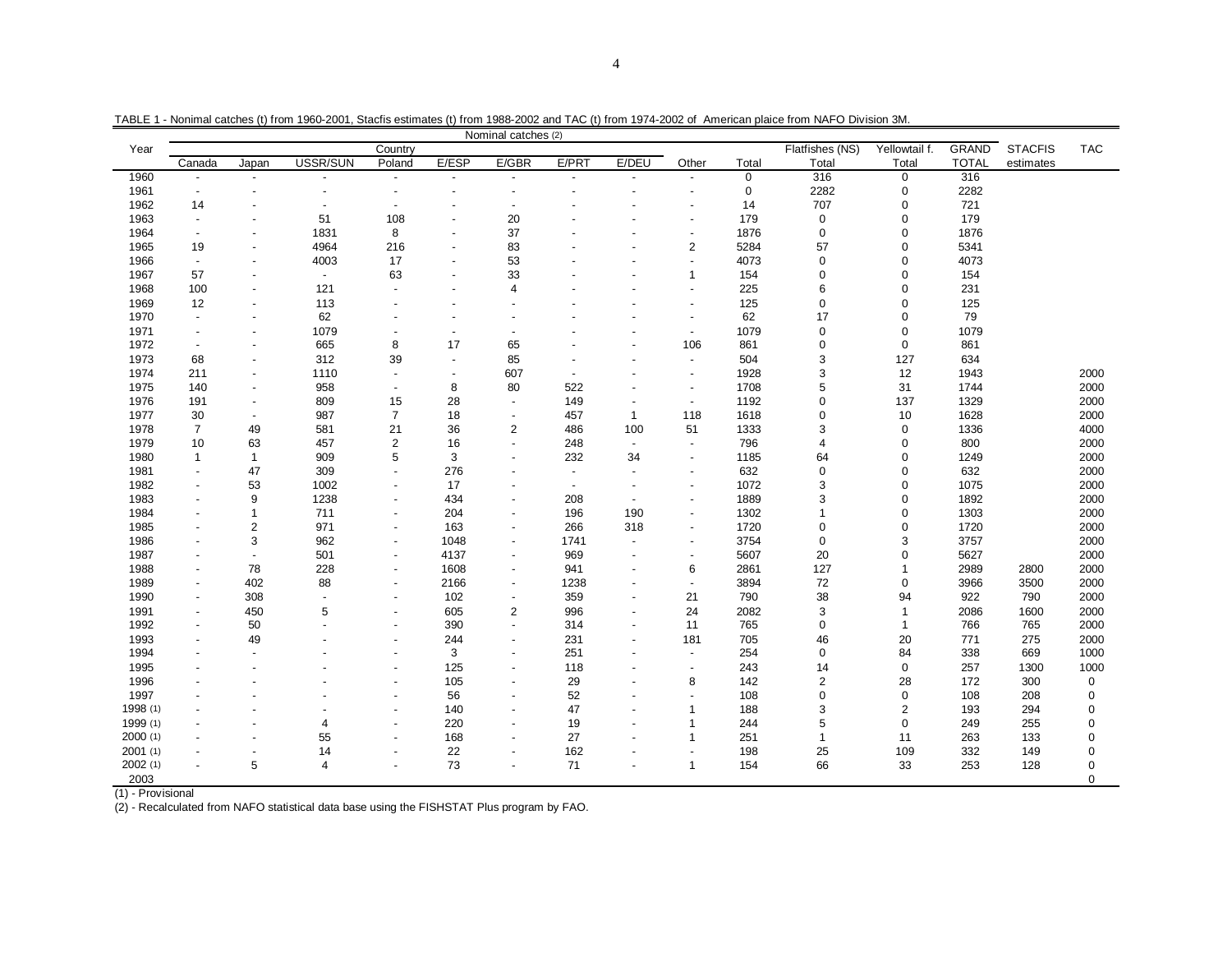| Stratum | Depth range | Area,          |       | Abundance (000s) | Biomass (tons) |        |
|---------|-------------|----------------|-------|------------------|----------------|--------|
|         | (m)         | (sq. n. miles) | 2001  | 2002             | 2001           | 2002   |
| 501     | 127-146     | 342            | 219.6 | 844.4            | 138.4          | 776.1  |
| 502     | 147-183     | 838            | 41.4  | 186.2            | 39.7           | 141.1  |
| 503     | 185-256     | 628            | 0.0   | 77.5             | 0.0            | 103.1  |
| 504     | 185-256     | 348            | 51.6  | 8.6              | 23.1           | 13.2   |
| 505     | 185-256     | 703            | 0.0   | 69.4             | 0.0            | 65.1   |
| 506     | 185-256     | 496            | 0.0   | 61.2             | 0.0            | 42.9   |
| 507     | 258-366     | 822            | 0.0   | 60.9             | 0.0            | 61.7   |
| 508     | 258-366     | 646            | 0.0   | 47.9             | 0.0            | 45.9   |
| 509     | 258-366     | 314            | 23.3  | 15.5             | 19.8           | 16.2   |
| 510     | 258-366     | 951            | 0.0   | 117.4            | 0.0            | 85.7   |
| 511     | 258-366     | 806            | 0.0   | 19.9             | 0.0            | 8.8    |
| 512     | 367-549     | 670            | 16.5  | 0.0              | 3.5            | 0.0    |
| 513     | 367-549     | 249            | 0.0   | 6.2              | 0.0            | 3.6    |
| 514     | 367-549     | 602            | 74.3  | 11.2             | 48.7           | 3.7    |
| 515     | 367-549     | 666            | 32.9  | 16.4             | 19.2           | 14.1   |
| 516     | 550-731     | 634            | 0.0   | 0.0              | 0.0            | 0.0    |
| 517     | 550-731     | 216            | 0.0   | 0.0              | 0.0            | 0.0    |
| 518     | 550-731     | 210            | 10.4  | 0.0              | 9.4            | 0.0    |
| 519     | 550-731     | 414            | 15.3  | 0.0              | 13.9           | 0.0    |
| 520     | 732-914     | 525            | 0.0   | 0.0              | 0.0            | 0.0    |
| 524     | 732-914     | 253            | 6.2   | 0.0              | 7.0            | 0.0    |
| 528     | 732-914     | 530            | 78.5  | 0.0              | 79.3           | 0.0    |
| 533     | 732-914     | 98             | 0.0   | 2.4              | 0.0            | 3.8    |
| 521     | 915-1097    | 517            | 25.5  | 0.0              | 30.3           | 0.0    |
| 525     | 915-1097    | 226            | 0.0   | 0.0              | 0.0            | 0.0    |
| 529     | 915-1097    | 488            | 60.2  | 0.0              | 71.9           | 0.0    |
| 532     | 915-1097    | 238            | 0.0   | 0.0              | 0.0            | 0.0    |
| 534     | 915-1097    | 486            | 24.0  | 0.0              | 27.0           | 0.0    |
| 522     | 1098-1280   | 533            | 13.2  | 0.0              | 16.5           | 0.0    |
| 526     | 1098-1280   | 177            | 0.0   | 0.0              | 0.0            | 0.0    |
| 530     | 1098-1280   | 1134           | 0.0   | 28.0             | 0.0            | 13.4   |
| Total   |             | 15760          | 692.9 | 1573.2           | 547.7          | 1398.4 |
|         | 127-731     | 10555          | 485.3 | 1542.7           | 315.7          | 1381.2 |
|         |             |                |       | $\%$             | 57.6           | 98.8   |

Table 2 - Results from the trawl Russian surveys for American place in Div 3M, 2001-2002.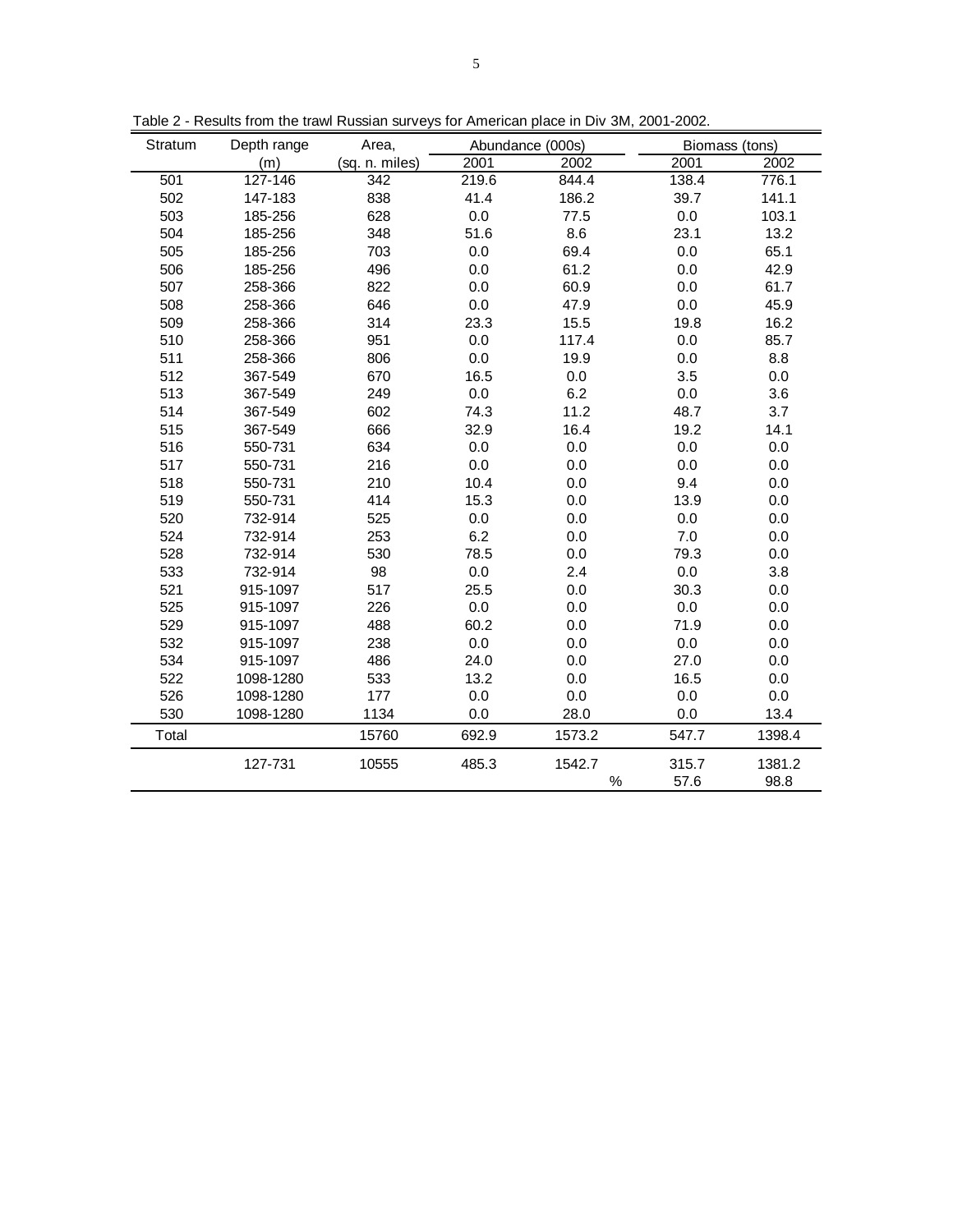185-256 703 1949 2319 1372 1055 628 968 922 412 375 464 558 55 42 84 142185-256 496 359 847 715 376 451 229 606 92 24 10 26 30 19 28 47

 258-366 822 880 398 628 292 479 239 237 187 54 62 35 14 11 21 39 258-366 646 313 123 197 188 545 365 128 99 42 92 124 2 0 34 32258-366 314 77 122 257 0 280 154 15 375 41 27 0 0 0 0 1

 258-366 951 1742 1118 1500 981 1054 1094 1677 531 311 215 27 54 34 71 27 258-366 806 889 876 987 301 279 219 227 82 51 24 22 28 17 20 44367-549 670 7 14 34 13 8 11 25 9 24 5 0 0 0 3 0

367-549 249 2 0 15 0 0 0 0 2 0 0 0 0 0 0 0

 367-549 602 6 6 5 292 22 4 18 11 3 0 3 7 0 0 367-549 666 17 74 2 73 28 82 30 51 17 5 5 0 0 0 550-731 634 4 0 0 3 7 9 4 0 0 0 0 0 0 0 550-731 216 0 0 0 0 0 0 0 0 0 0 0 0 0 0 550-731 210 0 0 0 0 0 0 0 0 0 0 0 0 0 0 550-731 414 0 0 0 11 3 4 2 8 0 0 0 0 0 0

total 12029 10533 8986 7565 6492 5900 6169 5087 3073 2268 2577 1940 1204 1803 1536

s.e. 1387 1533 957 887 719 779 1028 809 681 528 561 654 252 324 546

s.e. 1.72 1.91 1.19 1.10 0.89 0.97 1.28 1.01 0.85 0.66 0.70 0.81 0.31 0.40 0.68

mean catch per tow (kg) 14.96 13.10 11.17 9.41 8.07 7.34 7.67 6.33 3.82 2.82 3.20 2.41 1.50 2.24

 $\Omega$ 

 $\mathbf 0$ 

 $1.91$ 

0.68

|         | Depth range | Area       |      |      |      |                  |      |      |      | Yea  |      |      |      |      |      |      |      |
|---------|-------------|------------|------|------|------|------------------|------|------|------|------|------|------|------|------|------|------|------|
| Stratum | 'mì         | (sa<br>mi. | 1988 | 1989 | 1990 | 199 <sup>°</sup> | 1992 | 1993 | 1994 | 1995 | 1996 | 1997 | 1998 | 1999 | 2000 | 2001 | 2002 |
| 501     | 128-146     | 342        | 979  | 750  | 379  | 808              | 532  | 809  | 496  | 1672 | 1096 | 286  | 117  | 279  | 259  | 782  | 106  |
| 502     | 148-183     | 838        | 2133 | 2701 | 1031 | 1997             | 1285 | 950  | 899  | 1001 | 707  | 555  | 1190 | 1357 | 732  | 626  | 946  |
| 503     | 185-256     | 628        | 1025 | 838  | 1251 | 935              | 473  | 333  | 244  | 189  | 126  | 371  | 213  | 73   | 16   | 70   | 56   |
| 504     | 185-256     | 348        | 1649 | 346  | 613  | 240              | 418  | 429  | 640  | 367  | 201  | 152  | 257  | 40   | 75   | 64   | 96   |

Table 3 A - EU- surveys in Div.3M from 1988-2002: estimates of biomass (t) of A.plaice.

Table 3 B - EU-surveys in Div.3M from 1988-2002: estimates of abundance (000s) of A.plaice.

|         | Depth range         | Area         |          |                |       |          |             |                |                | Year     |          |          |      |                |          |          |          |
|---------|---------------------|--------------|----------|----------------|-------|----------|-------------|----------------|----------------|----------|----------|----------|------|----------------|----------|----------|----------|
| Stratum | (m)                 | (sq. n. mi.) | 1988     | 1989           | 1990  | 1991     | 1992        | 1993           | 1994           | 1995     | 1996     | 1997     | 1998 | 1999           | 2000     | 2001     | 2002     |
| 501     | 128-146             | 342          | 1875     | 1433           | 734   | 1371     | 902         | 1278           | 661            | 2635     | 1718     | 540      | 203  | 431            | 417      | 1235     | 190      |
| 502     | 148-183             | 838          | 4679     | 5969           | 1921  | 4128     | 2036        | 1579           | 1223           | 918      | 871      | 572      | 1140 | 1188           | 871      | 609      | 783      |
| 503     | 185-256             | 628          | 2158     | 2346           | 2628  | 1469     | 795         | 512            | 356            | 246      | 122      | 409      | 225  | 84             | 27       | 102      | 47       |
| 504     | 185-256             | 348          | 2603     | 643            | 1068  | 408      | 751         | 638            | 668            | 382      | 212      | 141      | 277  | 48             | 80       | 60       | 74       |
| 505     | 185-256             | 703          | 5456     | 4079           | 2470  | 2320     | 974         | 1244           | 1113           | 501      | 465      | 526      | 733  | 70             | 53       | 120      | 147      |
| 506     | 185-256             | 496          | 1372     | 1914           | 1883  | 894      | 888         | 536            | 895            | 131      | 50       | 31       | 38   | 46             | 31       | 31       | 62       |
| 507     | 258-366             | 822          | 1776     | 915            | 1148  | 583      | 668         | 479            | 301            | 269      | 102      | 117      | 65   | 21             | 21       | 28       | 49       |
| 508     | 258-366             | 646          | 493      | 283            | 294   | 213      | 675         | 497            | 148            | 103      | 54       | 105      | 120  | $\overline{ }$ | $\Omega$ | 28       | 21       |
| 509     | 258-366             | 314          | 151      | 213            | 379   | 0        | 496         | 261            | 27             | 695      | 84       | 37       | 0    | 0              | $\Omega$ | $\Omega$ | 8        |
| 510     | 258-366             | 951          | 3430     | 2140           | 2634  | 1890     | 1729        | 1647           | 2537           | 904      | 536      | 356      | 58   | 100            | 78       | 118      | 46       |
| 511     | 258-366             | 806          | 1616     | 1757           | 1509  | 578      | 470         | 462            | 410            | 161      | 117      | 51       | 27   | 57             | 47       | 27       | 62       |
| 512     | 367-549             | 670          | 26       | 10             | 50    | 27       | 20          | 22             | 36             | 24       | 31       | 8        | 0    | 0              | 0        | 6        | 0        |
| 513     | 367-549             | 249          | 18       | $\Omega$       | 18    | $\Omega$ | $\mathbf 0$ | $\mathbf 0$    | $\Omega$       | 6        | $\Omega$ | 0        | 0    | 0              | $\Omega$ |          | $\Omega$ |
| 514     | 367-549             | 602          | 12       | $\overline{ }$ | 15    | 558      | 44          | $\overline{ }$ | 74             | 22       | 8        |          | 6    | 15             | $\Omega$ |          |          |
| 515     | 367-549             | 666          | 36       | 124            | 6     | 150      | 32          | 125            | 55             | 86       | 15       | 8        | 6    | 0              | $\Omega$ |          |          |
| 516     | 550-731             | 634          | 14       | 0              | 0     | 7        | 17          | 23             | $\overline{ }$ | 0        |          |          | 0    | 0              | $\Omega$ |          |          |
| 517     | 550-731             | 216          | 0        | 0              | 0     | $\Omega$ | $\Omega$    | 0              | $\Omega$       | 0        |          |          | 0    | 0              | $\Omega$ |          |          |
| 518     | 550-731             | 210          | $\Omega$ | O              | 0     | $\Omega$ |             | $\mathbf 0$    | $\Omega$       | $\Omega$ |          |          | 0    |                | $\Omega$ |          |          |
| 519     | 550-731             | 414          | $\Omega$ | 0              | 0     | 20       | 6           | 18             | 9              | 19       | $\Omega$ | $\Omega$ | O    | O              | $\Omega$ |          |          |
| total   |                     |              | 25714    | 21834          | 16756 | 14616    | 10502       | 9326           | 8520           | 7102     | 4386     | 2901     | 2899 | 2067           | 1624     | 2365     | 1489     |
|         | mean number per tow |              | 32       | 27             | 21    | 18       | 13          | 12             | 11             | 9        | 5        | 4        | 4    | 3              | 2        | 3        | 2        |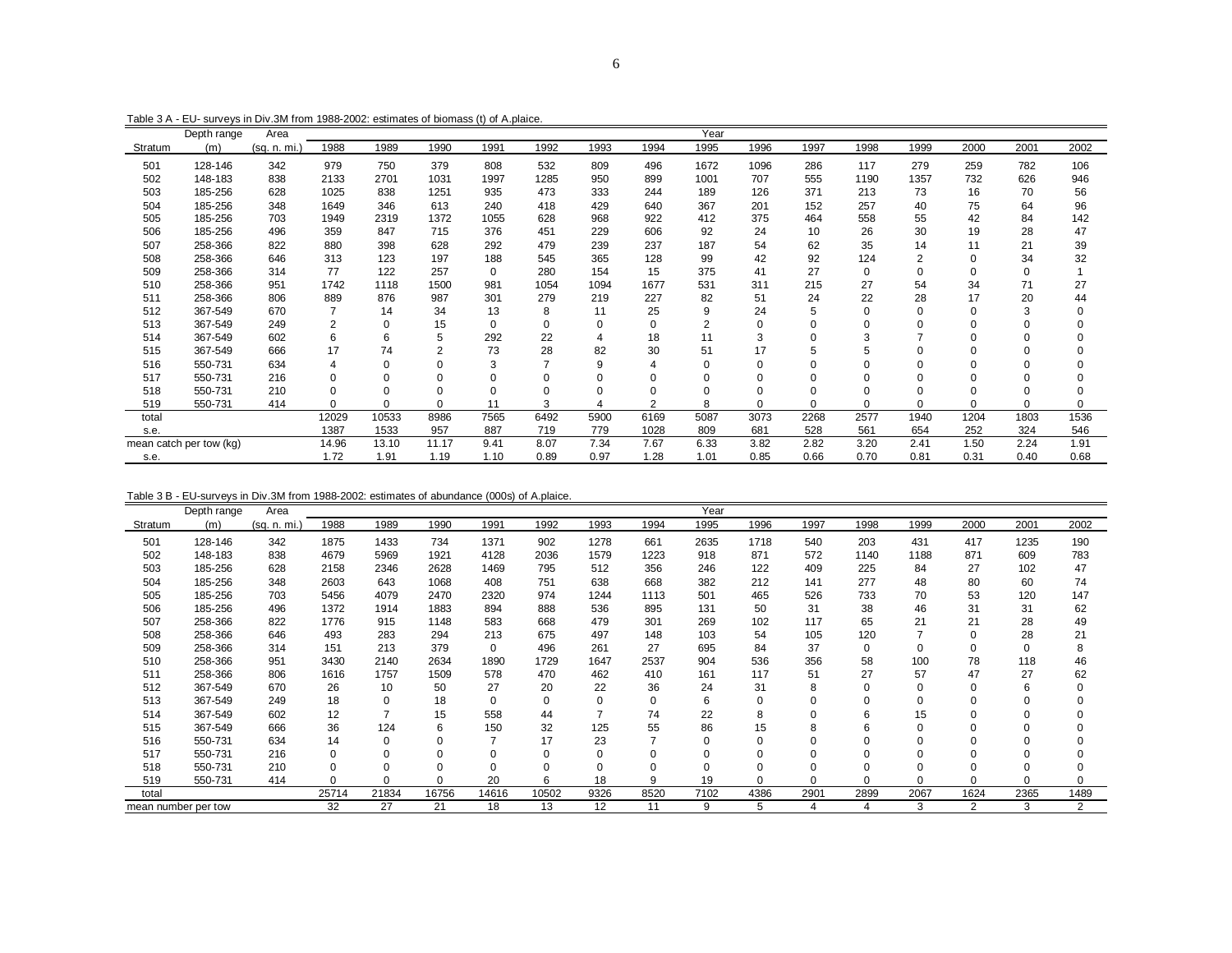| Table 4: Length composition (absolute frequencies in '000) of the 3M american plaice stock, EU survey 1988-2002. |       |       |       |                |                |      |                |      |                |                |                |                |                |                |      |              |
|------------------------------------------------------------------------------------------------------------------|-------|-------|-------|----------------|----------------|------|----------------|------|----------------|----------------|----------------|----------------|----------------|----------------|------|--------------|
| Length group                                                                                                     | 1988  | 1989  | 1990  | 1991           | 1992           | 1993 | 1994           | 1995 | 1996           | 1997           | 1998           | 1999           | 2000           | 2001           | 2002 | Length group |
| 4                                                                                                                |       |       |       |                |                |      | 6              |      |                |                |                |                |                |                |      |              |
| 6                                                                                                                |       |       |       | 18             |                |      |                |      |                |                |                |                |                |                |      | 6            |
| 8                                                                                                                |       |       |       | 18             |                |      |                |      |                |                |                |                |                |                |      | 8            |
| 10                                                                                                               |       | 36    | 6     | 25             |                |      |                |      |                |                |                | 6              | $\overline{7}$ |                |      | 10           |
| 12                                                                                                               | 70    | 12    |       | 42             |                |      |                |      | $\overline{7}$ | $\overline{7}$ |                |                | 6              |                |      | 12           |
| 14                                                                                                               | 577   | 12    |       | 44             | 42             |      |                |      |                |                |                |                |                |                |      | 14           |
| 16                                                                                                               | 1325  | 90    | 129   | 124            | 199            |      | $\overline{7}$ | 12   | 6              | $\overline{7}$ |                |                |                |                |      | 16           |
| 18                                                                                                               | 306   | 284   | 356   | 92             | 381            | 17   | 27             | 13   | 28             | 14             |                |                | 6              | $\overline{7}$ |      | 18           |
| 20                                                                                                               | 58    | 1047  | 126   | 71             | 218            | 33   | 28             |      |                |                | 14             |                | $\overline{7}$ | 27             |      | 20           |
| 22                                                                                                               | 173   | 2466  | 163   | 421            | 112            | 171  | 27             |      | 13             |                | 14             |                | 14             |                |      | 22           |
| 24                                                                                                               | 307   | 2781  | 339   | 756            | 234            | 506  | 37             | 39   | 33             | 26             | $\overline{7}$ | $\overline{7}$ | $\overline{7}$ | $\overline{7}$ | 8    | 24           |
| 26                                                                                                               | 598   | 1393  | 597   | 428            | 310            | 555  | 110            | 39   | 21             | 52             | $\overline{7}$ | 13             | $\overline{7}$ | 27             | 6    | 26           |
| 28                                                                                                               | 969   | 434   | 1127  | 417            | 337            | 322  | 251            | 98   | 61             | 39             | 39             | 28             | 38             | 46             | 26   | 28           |
| 30                                                                                                               | 1490  | 554   | 2567  | 714            | 389            | 589  | 618            | 183  | 99             | 26             | 13             | $\overline{7}$ | 27             | 20             | 20   | 30           |
| 32                                                                                                               | 2556  | 868   | 2456  | 1485           | 489            | 504  | 818            | 552  | 254            | 166            | 67             | 47             | 60             | 58             | 26   | 32           |
| 34                                                                                                               | 3138  | 1756  | 1385  | 2303           | 952            | 533  | 732            | 573  | 314            | 159            | 190            | 105            | 115            | 170            | 61   | 34           |
| 36                                                                                                               | 3030  | 2472  | 1216  | 2042           | 1578           | 949  | 801            | 908  | 548            | 303            | 290            | 181            | 177            | 252            | 74   | 36           |
| 38                                                                                                               | 2243  | 1860  | 1262  | 1688           | 1432           | 1020 | 1181           | 1187 | 754            | 484            | 282            | 182            | 183            | 473            | 99   | 38           |
| 40                                                                                                               | 2339  | 1398  | 1015  | 1038           | 1115           | 1059 | 1052           | 1007 | 715            | 328            | 355            | 225            | 206            | 309            | 133  | 40           |
| 42                                                                                                               | 2487  | 1218  | 926   | 600            | 909            | 880  | 420            | 670  | 441            | 234            | 273            | 151            | 181            | 188            | 73   | 42           |
| 44                                                                                                               | 2359  | 1492  | 1101  | 794            | 462            | 714  | 512            | 347  | 270            | 220            | 276            | 152            | 96             | 124            | 68   | 44           |
| 46                                                                                                               | 717   | 887   | 999   | 706            | 456            | 553  | 596            | 341  | 181            | 166            | 256            | 166            | 167            | 103            | 137  | 46           |
| 48                                                                                                               | 439   | 415   | 597   | 481            | 469            | 283  | 560            | 316  | 251            | 226            | 223            | 257            | 122            | 136            | 218  | 48           |
| 50                                                                                                               | 198   | 156   | 236   | 158            | 268            | 334  | 333            | 379  | 195            | 261            | 267            | 212            | 108            | 169            | 242  | 50           |
| 52                                                                                                               | 164   | 140   | 86    | 104            | 101            | 207  | 226            | 236  | 91             | 131            | 199            | 230            | 65             | 156            | 190  | 52           |
| 54                                                                                                               | 77    | 42    | 41    | 26             | 35             | 57   | 102            | 162  | 60             | 26             | 80             | 53             | 19             | 85             | 65   | 54           |
| 56                                                                                                               | 62    | 15    | 20    | 14             | $\overline{7}$ | 23   | 70             | 29   | 32             | 20             | 40             | 33             | $\overline{7}$ |                | 40   | 56           |
| 58                                                                                                               | 33    | 6     | 6     | $\overline{7}$ |                | 16   |                | 6    | 6              | $\overline{7}$ | 6              | 6              |                | 6              |      | 58           |
| 60                                                                                                               |       |       |       |                |                |      |                | 6    | 6              |                |                | 6              |                |                |      | 60           |
| 62                                                                                                               |       |       |       |                |                |      | 6              |      |                |                |                |                |                |                |      | 62           |
| 64                                                                                                               |       |       |       |                |                |      |                |      |                |                |                |                |                |                |      | 64           |
| 66                                                                                                               |       |       |       |                | $\overline{7}$ |      |                |      |                |                |                |                |                |                |      | 66           |
| Total                                                                                                            | 25714 | 21834 | 16756 | 14616          | 10502          | 9326 | 8520           | 7102 | 4386           | 2901           | 2899           | 2067           | 1624           | 2365           | 1489 | Total        |
| mean length                                                                                                      | 36.1  | 33.7  | 36.0  | 36.2           | 37.1           | 38.3 | 39.8           | 40.8 | 40.6           | 41.7           | 43.5           | 44.6           | 41.5           | 41.9           | 46.0 |              |

Table 5: Length weight relationships of 3M American plaice (Vazquez, *pers. comm* . 2003)

| Year       | a        | b      | n     |
|------------|----------|--------|-------|
| 1988       | 0.004794 | 3.2121 | 1211  |
| 1989       | 0.005519 | 3.1810 | 1192  |
| 1990       | 0.004266 | 3.2420 | 1314  |
| 1991       | 0.004328 | 3.2404 | 1032  |
| 1992       | 0.004770 | 3.2130 | 1296  |
| 1993       | 0.002957 | 3.3362 | 1036  |
| 1994       | 0.002948 | 3.3373 | 1066  |
| 1995       | 0.002732 | 3.3474 | 772   |
| 1996       | 0.004766 | 3.1978 | 571   |
| 1997       | 0.004553 | 3.2116 | 437   |
| 1998       | 0.004370 | 3.2260 | 442   |
| 1999       | 0.004288 | 3.2294 | 452   |
| 2000       | 0.008201 | 3.0444 | 411   |
| 2001       | 0.004410 | 3.2074 | 570   |
| 2002       | 0.002935 | 3.3242 | 225   |
| All period | 0.004418 | 3.2279 | 12027 |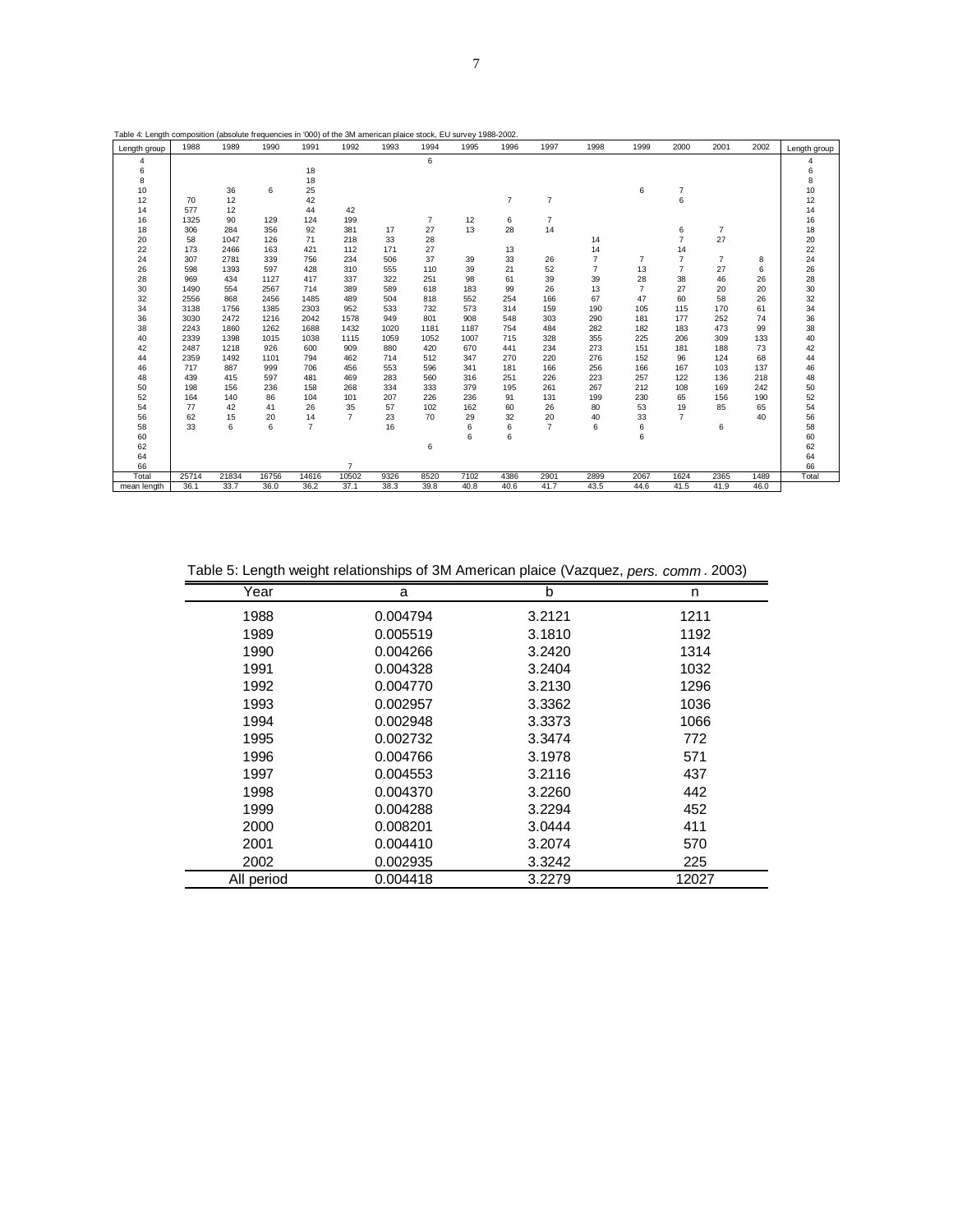| Table 6: Population abundance (000s) at age (yrs) of A. plaice from surveys in Div. 3M during EU survey 1988-2002. |  |  |
|--------------------------------------------------------------------------------------------------------------------|--|--|
|                                                                                                                    |  |  |

| Year/age |     |      |      |      |      | 6    |      |      | 9    | 10   |     | 12  | 13  | 14  | 15  | $16+$ |
|----------|-----|------|------|------|------|------|------|------|------|------|-----|-----|-----|-----|-----|-------|
| 1988     | 503 | 1391 | 1683 | 4080 | 3511 | 3057 | 4445 | 2664 | 1608 | 1024 | 599 | 381 | 217 | 335 | 138 | 77    |
| 1989     | 48  | 1587 | 5756 | 2306 | 2150 | 1883 | 2807 | 1886 | 1203 | 805  | 502 | 325 | 172 | 258 | 96  | 48    |
| 1990     | 6   | 576  | 1369 | 4591 | 2012 | 1379 | 2074 | 1530 | 1063 | 737  | 485 | 328 | 188 | 262 | 104 | 52    |
| 1991     | 140 | 322  | 1487 | 2286 | 2321 | 1548 | 2089 | 1457 | 1012 | 686  | 452 | 302 | 151 | 213 | 77  | 74    |
| 1992     | 20  | 685  | 762  | 1030 | 1175 | 1230 | 1772 | 1200 | 840  | 596  | 402 | 274 | 145 | 222 | 87  | 61    |
| 1993     |     | 24   | 1376 | 970  | 647  | 340  | 3107 | 351  | 596  | 281  | 197 | 229 | 281 | 861 | 29  | 36    |
| 1994     | 6   | 40   | 38   | 1789 | 779  | 647  | 706  | 2471 | 241  | 476  | 166 | 163 | 194 | 398 | 397 | 8     |
| 1995     |     | 25   | 99   | 631  | 1617 | 989  | 986  | 664  | 1130 | 126  | 143 | 119 | 120 | 242 | 183 | 27    |
| 1996     |     | 34   | 103  | 227  | 471  | 1248 | 663  | 415  | 310  | 477  | 114 | 65  | 68  | 95  | 62  | 25    |
| 1997     |     | 14   | 96   | 22   | 98   | 314  | 903  | 201  | 314  | 224  | 374 | 103 | 20  | 77  | 40  | 93    |
| 1998     |     | 21   | 27   | 40   | 60   | 203  | 459  | 657  | 389  | 269  | 237 | 231 | 74  | 94  | 48  | 90    |
| 1999     | 6   |      | 20   | 57   | 61   | 58   | 181  | 346  | 379  | 192  | 264 | 165 | 100 | 103 | 50  | 83    |
| 2000     | 13  | 21   | 6    | 73   | 87   | 118  | 87   | 112  | 289  | 314  | 173 | 140 | 59  | 44  | 38  | 49    |
| 2001     |     | 34   | 45   | 50   | 82   | 45   | 81   | 192  | 311  | 417  | 350 | 311 | 144 | 130 | 92  | 83    |
| 2002     |     |      | 27   | 54   | 14   | 67   | 47   | 89   | 109  | 136  | 220 | 166 | 192 | 112 | 105 | 151   |

Table 7 - Weights at age of the 3M American plaice stock (Kg) from EU surveys, 1988-2002

| Year/age |       | 2     | 3     |       | 5     | 6     |       | 8     | 9     | 10    | 11    | 12    | 13    | 14    | 15    | $16+$ |
|----------|-------|-------|-------|-------|-------|-------|-------|-------|-------|-------|-------|-------|-------|-------|-------|-------|
| 1988     | 0.027 | 0.048 | 0.152 | 0.336 | 0.485 | 0.610 | 0.715 | 0.784 | 0.799 | 0.825 | 0.888 | 0.974 | 1.231 | 1.247 | 1.573 | 1.764 |
| 1989     | 0.013 | 0.090 | 0.151 | 0.292 | 0.514 | 0.623 | 0.720 | 0.816 | 0.841 | 0.864 | 0.924 | 1.007 | 201.ا | 1.216 | 1.488 | 1.663 |
| 1990     | 0.010 | 0.062 | 0.189 | 0.311 | 0.416 | 0.550 | 0.701 | 0.830 | 0.859 | 0.901 | 0.969 | 1.044 | 1.197 | .226  | 1.436 | 1.595 |
| 1991     | 0.015 | 0.070 | 0.157 | 0.339 | 0.469 | 0.553 | 0.652 | 0.768 | 0.798 | 0.835 | 0.897 | 0.966 | 1.159 | 1.185 | 1.442 | 1.644 |
| 1992     | 0.029 | 0.063 | 0.158 | 0.312 | 0.506 | 0.609 | 0.681 | 0.760 | 0.812 | 0.842 | 0.926 | 1.019 | 1.199 | 1.217 | 1.426 | 1.787 |
| 1993     |       | 0.061 | 0.160 | 0.295 | 0.399 | 0.572 | 0.726 | 0.760 | 0.801 | 0.885 | 0.927 | 0.952 | 1.098 | .249  | 1.865 | 1.629 |
| 1994     | 0.001 | 0.062 | 0.163 | 0.314 | 0.478 | 0.557 | 0.645 | 0.812 | 0.961 | 0.935 | 1.051 | 1.049 | 1.303 | .262  | 1.565 | 1.895 |
| 1995     |       | 0.044 | 0.191 | 0.326 | 0.480 | 0.620 | 0.669 | 0.797 | 0.901 | 1.239 | 1.302 | 1.482 | 1.531 | .528  | 1.571 | 2.108 |
| 1996     | 0.017 | 0.055 | 0.190 | 0.329 | 0.461 | 0.584 | 0.710 | 0.828 | 0.947 | 0.877 | 1.104 | 1.400 | 1.319 | .540  | 1.663 | 1.825 |
| 1997     | 0.017 | 0.049 | 0.171 | 0.236 | 0.421 | 0.550 | 0.668 | 0.637 | 0.870 | 1.017 | 1.031 | 1.233 | 1.277 | .450  | 1.622 | 1.526 |
| 1998     |       | 0.090 | 0.174 | 0.259 | 0.378 | 0.506 | 0.647 | 0.781 | 0.830 | 1.043 | 1.256 | 1.342 | 1.544 | .519  | 1.619 | 1.665 |
| 1999     | 0.010 |       | 0.166 | 0.315 | 0.431 | 0.541 | 0.560 | 0.778 | 0.855 | 1.013 | 1.196 | 1.293 | 1.470 | .729  | 1.571 | 1.599 |
| 2000     | 0.016 | 0.091 | 0.115 | 0.245 | 0.403 | 0.511 | 0.610 | 0.674 | 0.760 | 0.754 | 0.856 | 0.960 | 1.236 | 1.200 | 1.316 | 1.392 |
| 2001     |       | 0.072 | 0.211 | 0.245 | 0.366 | 0.426 | 0.520 | 0.598 | 0.621 | 0.709 | 0.711 | 0.866 | 1.100 | 1.342 | 1.451 | 1.496 |
| 2002     |       |       | 0.192 | 0.287 | 0.398 | 0.436 | 0.665 | 0.758 | 0.715 | 0.880 | 1.118 | 1.177 | 1.318 | 1.427 | 1.504 | 1.535 |
|          |       |       |       |       |       |       |       |       |       |       |       |       |       |       |       |       |
| mean     | 0.016 | 0.066 | 0.169 | 0.296 | 0.440 | 0.550 | 0.659 | 0.759 | 0.825 | 0.908 | 1.010 | 1.118 | .279  | .356  | 1.541 | 1.675 |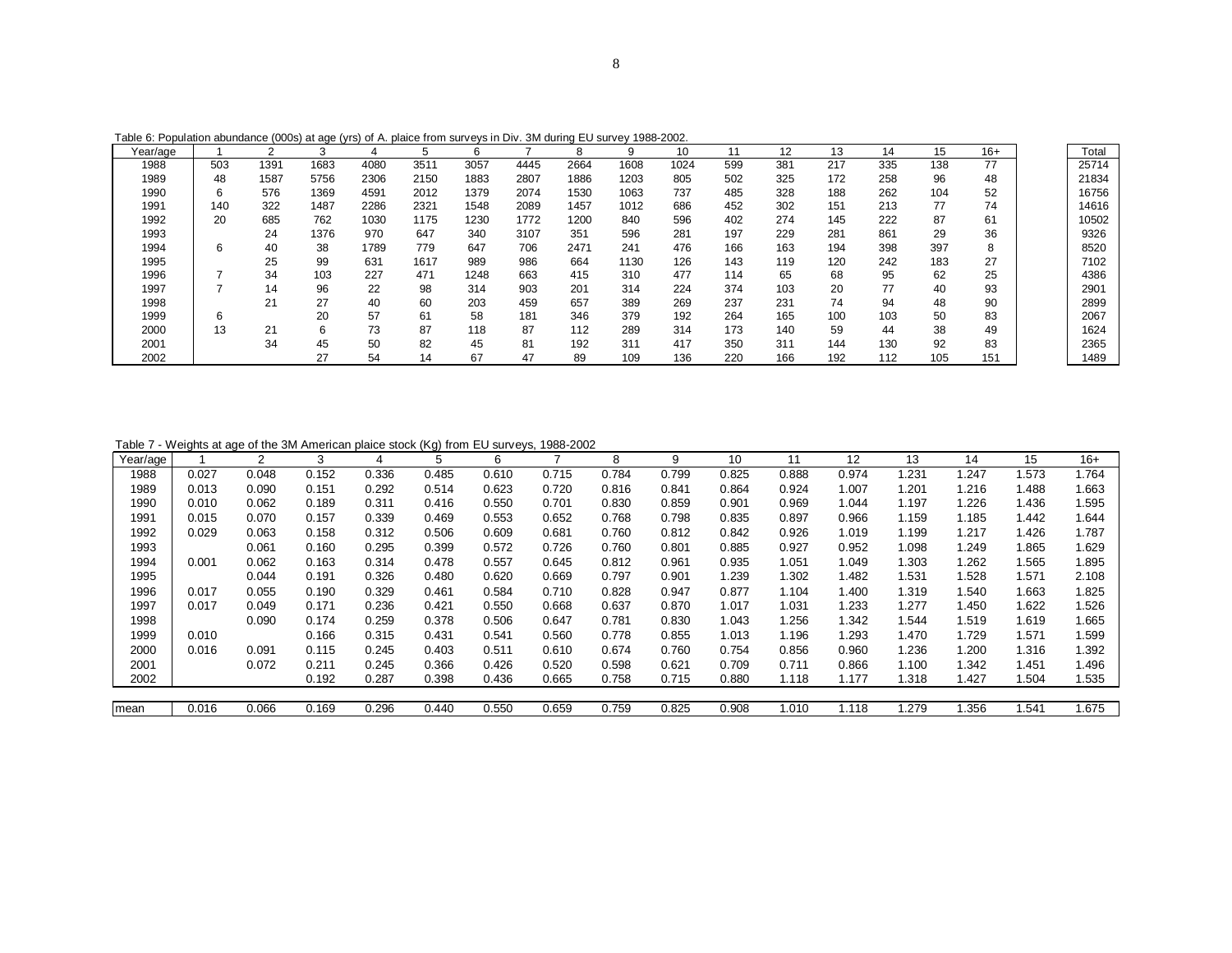|                    | ia applied to convert total catches in weight to total catches in number, 2002. |           |
|--------------------|---------------------------------------------------------------------------------|-----------|
| AL CATCH BREAKDOWN | LENGTHS COMPOSITION                                                             | Mean Weid |

|             | Table 8: Criteria applied to convert total catches in weight to total catches in number, 2002. |                                        |          |                     |            |           |             |                       |  |  |  |  |  |
|-------------|------------------------------------------------------------------------------------------------|----------------------------------------|----------|---------------------|------------|-----------|-------------|-----------------------|--|--|--|--|--|
| <b>YEAR</b> | TOTAL CATCH $\frac{1}{2}$                                                                      | <b>BREAKDOWN</b><br><b>TOTAL CATCH</b> |          | LENGTHS COMPOSITION |            |           | Mean Weight | <b>TOTAL CATCH IN</b> |  |  |  |  |  |
|             | (ton)                                                                                          | (ton)                                  | Country  | Source              | Gear       | Paper     | (Kg)        | NUMBER (000's)        |  |  |  |  |  |
|             |                                                                                                | 89                                     | Portugal | Commercial          | <b>OTB</b> | scs 03/7  | 0.656       | 135.0                 |  |  |  |  |  |
| 2002        | 128                                                                                            | 35                                     | Spain    | Commercial          | <b>OTB</b> | scs 03/11 | 1.006       | 35.2                  |  |  |  |  |  |
|             |                                                                                                |                                        | Russia   | Commercial          | <b>OTB</b> | scs 03/6  | 1.233       | 3.2                   |  |  |  |  |  |

Table 9: Length composition (absolute frequencies in '000) of the 3M American plaice catches, 1988-2002.

| length group | 1988   | 1989   | 1990   | 1991   | 1992  | 1993  | 1994  | 1995   | 1996  | 1997  | 1998  | 1999  | 2000  | 2001  | 2002  |
|--------------|--------|--------|--------|--------|-------|-------|-------|--------|-------|-------|-------|-------|-------|-------|-------|
| 16           |        | 19.3   | 0.8    |        |       |       | 0.7   | 3.0    |       |       |       |       |       |       |       |
| 18           |        | 60.5   | 3.9    |        |       |       | 2.9   | 3.2    |       |       |       |       |       |       |       |
| 20           | 6.9    | 126.5  | 2.0    |        | 5.3   | 1.8   | 3.3   |        |       |       |       |       |       |       |       |
| 22           | 10.4   | 88.0   | 8.2    | 5.8    | 1.3   | 6.9   | 3.2   |        |       |       |       |       | 0.3   | 0.1   |       |
| 24           | 65.6   | 35.8   | 10.4   | 6.6    | 1.4   | 14.3  | 4.8   | 9.7    | 5.1   |       | 0.2   |       |       | 0.2   |       |
| 26           | 186.5  | 41.3   | 20.2   | 0.0    | 7.4   | 16.1  | 18.3  | 9.7    | 0.4   |       | 0.2   |       | 0.7   | 0.5   | 0.3   |
| 28           | 345.3  | 131.2  | 43.2   | 23.2   | 23.7  | 17.1  | 30.6  | 24.3   | 10.0  |       | 0.5   |       | 9.4   | 3.0   | 1.1   |
| 30           | 276.2  | 226.7  | 91.7   | 28.2   | 37.5  | 23.2  | 71.1  | 45.4   | 31.6  |       | 0.7   |       | 16.3  | 10.0  | 2.2   |
| 32           | 303.9  | 365.4  | 131.9  | 109.7  | 36.7  | 23.0  | 94.4  | 136.9  | 63.4  |       | 1.8   | 5.2   | 21.5  | 18.1  | 5.1   |
| 34           | 611.2  | 569.3  | 96.5   | 203.1  | 61.0  | 19.9  | 81.3  | 142.1  | 98.4  | 14.6  | 4.0   | 10.4  | 23.4  | 22.5  | 17.9  |
| 36           | 621.5  | 603.5  | 86.9   | 283.0  | 90.5  | 28.5  | 88.0  | 225.2  | 86.5  | 13.0  | 6.2   | 25.9  | 23.6  | 29.7  | 27.9  |
| 38           | 372.9  | 477.8  | 71.1   | 147.1  | 122.7 | 37.5  | 128.1 | 294.5  | 74.7  | 24.4  | 15.6  | 51.9  | 24.5  | 31.1  | 24.7  |
| 40           | 372.9  | 356.7  | 70.6   | 146.2  | 108.2 | 29.4  | 112.6 | 249.8  | 47.4  | 37.8  | 22.6  | 15.6  | 23.0  | 28.9  | 24.1  |
| 42           | 473.1  | 696.1  | 82.1   | 147.7  | 57.1  | 34.6  | 44.9  | 166.2  | 47.2  | 22.8  | 17.8  | 20.8  | 17.1  | 22.2  | 22.9  |
| 44           | 397.1  | 630.2  | 125.0  | 320.8  | 67.8  | 32.6  | 55.2  | 86.1   | 23.3  | 8.1   | 44.0  | 36.3  | 12.9  | 18.1  | 12.8  |
| 46           | 158.8  | 405.0  | 132.8  | 295.7  | 79.8  | 25.6  | 63.3  | 84.6   | 14.1  | 17.2  | 36.5  | 31.1  | 11.6  | 14.3  | 10.7  |
| 48           | 76.0   | 97.4   | 73.9   | 120.1  | 86.9  | 23.0  | 59.4  | 78.4   | 12.7  | 33.5  | 30.9  | 46.7  | 9.8   | 12.6  | 9.8   |
| 50           | 62.2   | 68.0   | 30.3   | 106.6  | 63.2  | 22.0  | 35.4  | 94.0   | 8.4   | 24.4  | 37.8  | 25.9  | 6.5   | 6.5   | 6.4   |
| 52           | 72.5   | 35.8   | 9.6    | 9.1    | 33.1  | 12.7  | 24.3  | 58.5   | 2.8   | 16.3  | 36.1  | 10.4  | 6.9   | 3.6   | 5.4   |
| 54           | 34.5   | 27.5   | 6.7    | 3.0    | 10.3  | 3.8   | 10.8  | 40.2   | 0.6   | 4.1   | 5.3   |       | 0.8   | 1.5   | 1.9   |
| 56           | 17.3   | 13.8   | 3.4    | 0.0    | 5.4   | 1.6   | 7.4   | 7.2    | 0.3   | 1.7   | 4.4   |       | 0.4   | 0.5   | 0.2   |
| 58           | 3.5    |        | 0.8    | 0.0    | 4.8   | 0.7   |       | 1.5    |       |       | 0.0   |       |       | 0.1   |       |
| 60           |        |        |        |        | 0.0   | 0.1   |       | 1.5    |       |       |       |       |       | 0.04  |       |
| 62           |        |        | 0.1    |        |       | 0.0   | 0.6   |        |       |       |       |       |       | 0.1   |       |
| 64           |        |        |        |        |       |       |       |        |       |       |       |       |       | 0.01  |       |
| Total ('000) | 4468.2 | 5075.7 | 1102.2 | 1955.9 | 904.0 | 374.5 | 940.5 | 1762.1 | 527.0 | 218.0 | 264.8 | 280.2 | 208.7 | 223.8 | 173.5 |
| mean length  | 37.9   | 38.7   | 39.5   | 41.6   | 41.8  | 39.6  | 39.5  | 40.8   | 37.9  | 44.6  | 46.7  | 43.9  | 39.3  | 40.3  | 41.3  |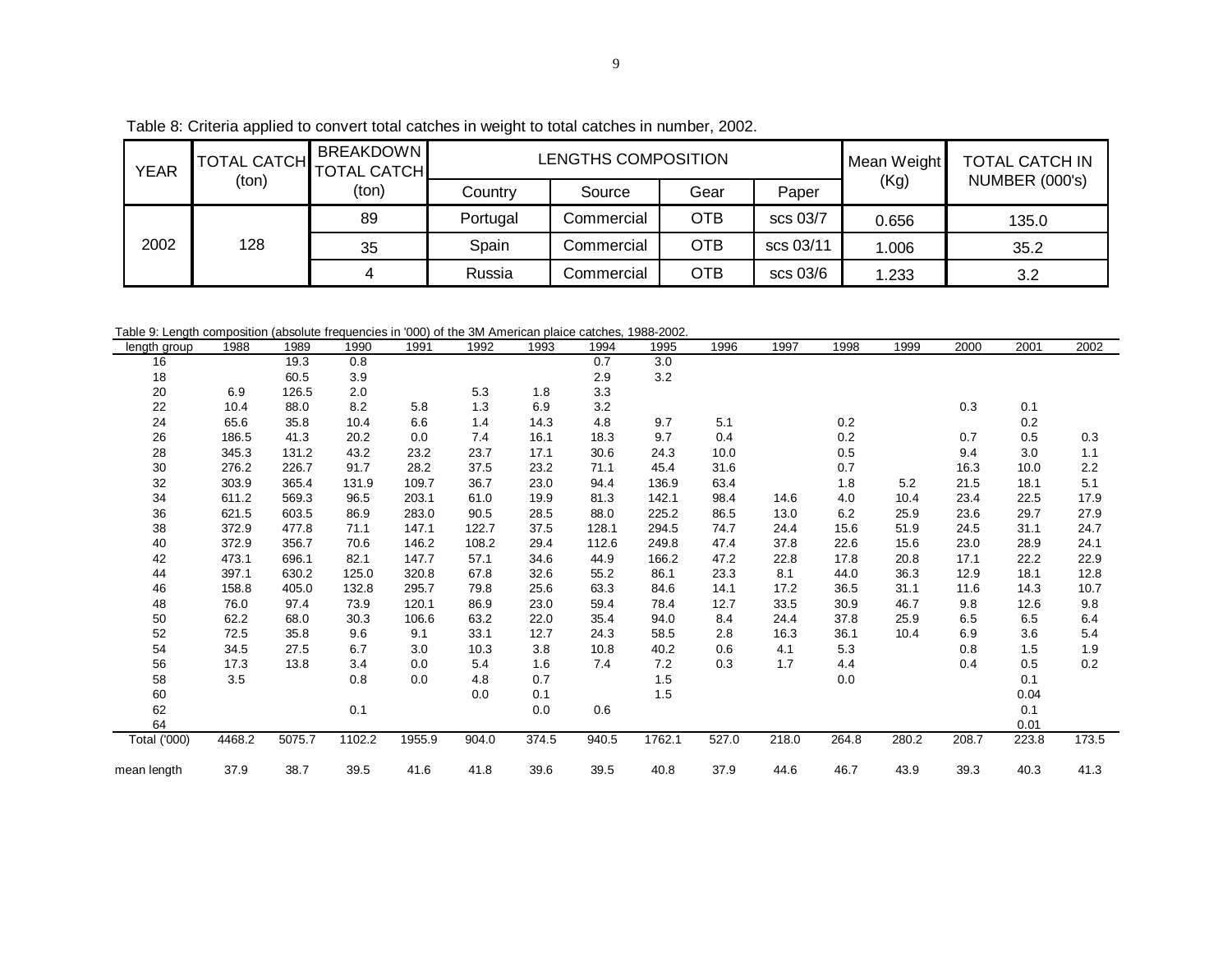| Year/age | $\sqrt{2}$ | З   | 4   | 5   | 6   |     | 8   | 9   | 10  | 11  | 12  | 13 | 14  | 15             | $16+$      | Total |
|----------|------------|-----|-----|-----|-----|-----|-----|-----|-----|-----|-----|----|-----|----------------|------------|-------|
| 1988     |            | 311 | 731 | 549 | 440 | 720 | 532 | 386 | 265 | 173 | 118 | 65 | 102 | 43             | 25         | 4468  |
| 1989     | 175        | 209 | 573 | 527 | 482 | 886 | 715 | 520 | 356 | 230 | 148 | 80 | 118 | 39             | 19         | 5076  |
| 1990     |            | 49  | 183 | 112 | 87  | 158 | 147 | 110 | 78  | 55  | 39  | 24 | 33  | 13             |            | 1102  |
| 1991     |            | 19  | 133 | 185 | 168 | 342 | 331 | 243 | 174 | 124 | 84  | 50 | 68  | 23             | 12         | 1956  |
| 1992     | 4          | 17  | 76  | 75  | 76  | 136 | 124 | 100 | 77  | 60  | 46  | 31 | 45  | 23             | 14         | 904   |
| 1993     |            | 47  | 42  | 26  | 11  | 112 | 13  | 24  | 12  | 9   | 11  | 15 | 49  | $\overline{2}$ | $\Omega$   | 375   |
| 1994     | 4          | 6   | 219 | 98  | 77  | 75  | 254 | 24  | 48  | 16  | 17  | 20 | 40  | 43             |            | 941   |
| 1995     | 6          | 24  | 167 | 458 | 235 | 231 | 155 | 250 | 31  | 35  | 30  | 30 | 58  | 45             |            | 1762  |
| 1996     |            | 13  | 60  | 101 | 173 | 63  | 41  | 23  | 34  | 6   | 3   | 3  | 3   | 2              | 0.4        | 527   |
| 1997     |            |     |     | 4   | 17  | 61  | 12  | 28  | 23  | 35  | 13  | 3  | 9   | 4              | 10         | 218   |
| 1998     |            | 0.3 |     | ົ   | -   | 28  | 57  | 36  | 31  | 32  | 33  | 8  | 14  | $\rightarrow$  | 10         | 265   |
| 1999     |            |     |     | 6   | 8   | 27  | 59  | 60  | 35  | 40  | 21  | 9  | 5   | ົ<br>5         | 5          | 280   |
| 2000     | 0.2        | 0.1 | 19  | 25  | 25  | 12  | 13  | 33  | 35  | 17  | 13  | 6  | 3   | 3              | 4          | 209   |
| 2001     |            |     | 6   | 16  | 8   | 10  | 21  | 30  | 41  | 35  | 29  | 10 | 6   | 3              | $\sqrt{2}$ | 224   |
| 2002     |            |     | 8   | 4   | 17  | 13  | 21  | 22  | 23  | 24  | 17  | 12 | 4   | 3              | Ð          | 174   |

Table 10 - Catch at age (000s) of the 3M American plaice, 1988-2002.

Table 11 - Mean weight at age of the 3M American plaice catch (Kg), 1988-2002.

| Year/age | ◠     | 3     | 4     | 5     | 6     |       | 8     | 9     | 10    | 11    | 12    | 13    | 14    | 15               | $16+$ |
|----------|-------|-------|-------|-------|-------|-------|-------|-------|-------|-------|-------|-------|-------|------------------|-------|
| 1988     | 0.097 | 0.200 | 0.312 | 0.449 | 0.572 | 0.684 | 0.762 | 0.790 | 0.823 | 0.886 | 0.981 | 1.215 | 1.271 | .590             | 1.736 |
| 1989     | 0.079 | 0.165 | 0.342 | 0.479 | 0.617 | 0.750 | 0.842 | 0.860 | 0.882 | 0.928 | 0.985 | 1.136 | 1.185 | 1.484            | 1.717 |
| 1990     | 0.072 | 0.191 | 0.320 | 0.424 | 0.558 | 0.738 | 0.889 | 0.924 | 0.963 | 1.031 | 1.095 | 1.223 | 1.262 | 1.481            | 1.618 |
| 1991     | 0.115 | 0.189 | 0.367 | 0.480 | 0.598 | 0.763 | 0.891 | 0.929 | 0.962 | 1.035 | 1.087 | 1.188 | 1.206 | .36 <sup>1</sup> | 1.477 |
| 1992     | 0.086 | 0.210 | 0.327 | 0.487 | 0.606 | 0.723 | 0.855 | 0.919 | 0.966 | 1.074 | 1.169 | 1.373 | 1.381 | 1.574            | 1.666 |
| 1993     |       | 0.162 | 0.296 | 0.394 | 0.580 | 0.756 | 0.813 | 0.865 | 0.979 | 1.039 | 1.059 | 1.179 | 1.339 | 1.819            | i.627 |
| 1994     | 0.061 | 0.155 | 0.314 | 0.487 | 0.562 | 0.653 | 0.824 | 0.969 | 0.954 | 1.068 | 1.065 | 1.318 | 1.289 | 1.561            | 1.895 |
| 1995     | 0.044 | 0.190 | 0.335 | 0.494 | 0.626 | 0.684 | 0.816 | 0.925 | 1.244 | 1.320 | 1.474 | 1.532 | 1.547 | 1.571            | 2.108 |
| 1996     |       | 0.225 | 0.331 | 0.425 | 0.535 | 0.671 | 0.733 | 0.852 | 0.825 | 1.002 | 1.302 | 1.202 | 1.385 | 1.539            | 1.333 |
| 1997     |       |       |       | 0.445 | 0.639 | 0.726 | 0.682 | 0.949 | 1.059 | 1.097 | 1.270 | 1.261 | 1.509 | 1.508            | 1.513 |
| 1998     |       | 0.185 | 0.269 | 0.396 | 0.554 | 0.776 | 0.889 | 0.950 | 1.140 | 1.337 | 1.380 | 1.461 | 1.509 | 1.589            | 1.613 |
| 1999     |       |       | 0.365 | 0.495 | 0.536 | 0.581 | 0.786 | 0.872 | 0.943 | 1.109 | 1.194 | 1.337 | 1.445 | 1.439            | 1.389 |
| 2000     | 0.115 | 0.115 | 0.268 | 0.359 | 0.444 | 0.566 | 0.637 | 0.706 | 0.692 | 0.782 | 0.891 | 1.225 | 1.140 | 1.290            | 1.389 |
| 2001     |       | 0.263 | 0.283 | 0.340 | 0.401 | 0.471 | 0.595 | 0.615 | 0.691 | 0.703 | 0.805 | 0.975 | 1.150 | 1.298            | 1.534 |
| 2002     |       | 0.231 | 0.341 | 0.398 | 0.436 | 0.622 | 0.692 | 0.658 | 0.734 | 0.813 | 0.850 | 0.992 | 1.349 | 1.378            | 1.470 |
|          |       |       |       |       |       |       |       |       |       |       |       |       |       |                  |       |
| mean     | 0.084 | 0.191 | 0.319 | 0.437 | 0.551 | 0.678 | 0.780 | 0.852 | 0.924 | 1.015 | 1.107 | .241  | 1.331 | .499             | 1.606 |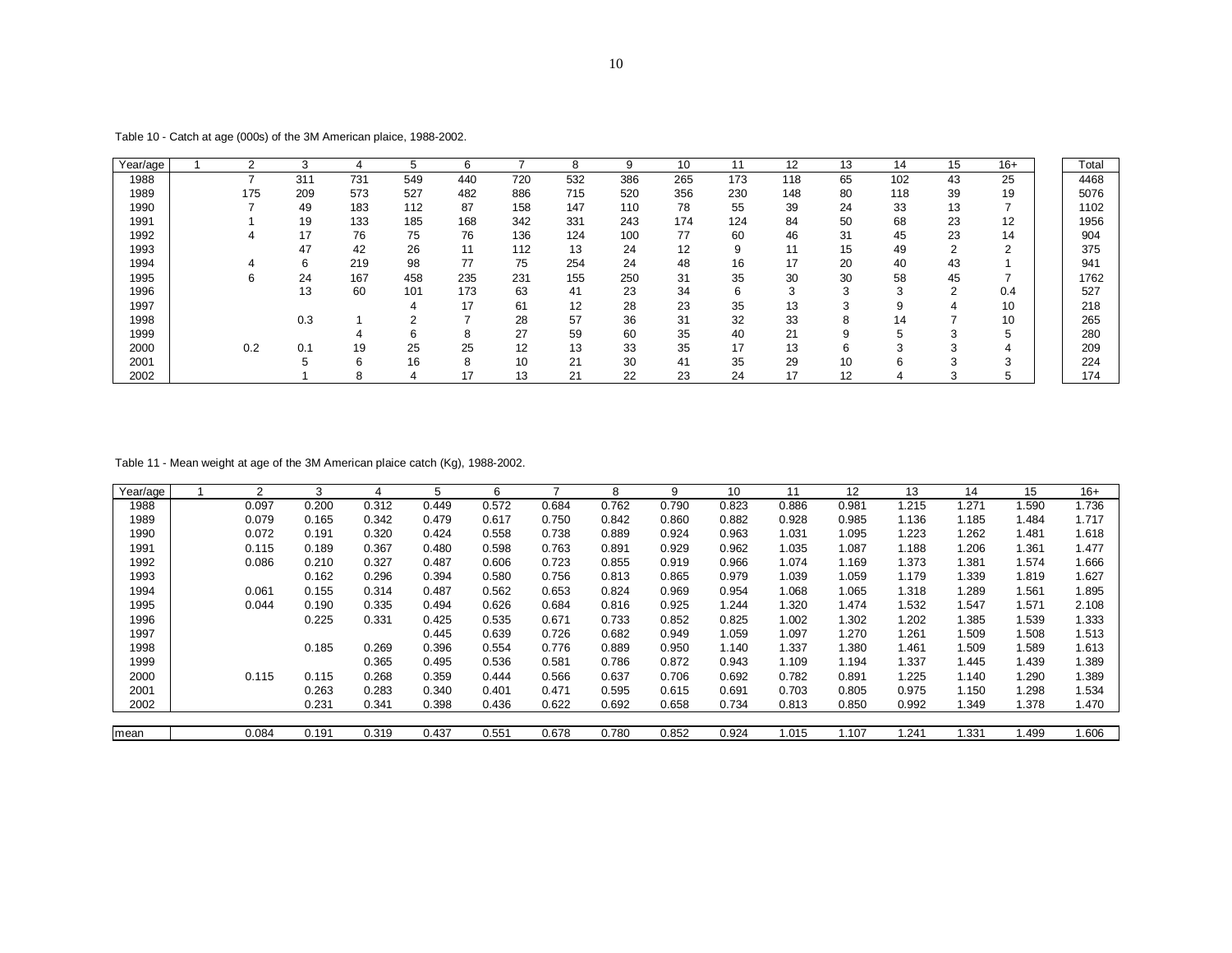

Fig.1 . American plaice in Div.3M: nominal catches and agreed TAC's



Fig. 2. Stratification scheme for stratified- randowm groundfish surveys in Div 3M. (Bishop 1994).